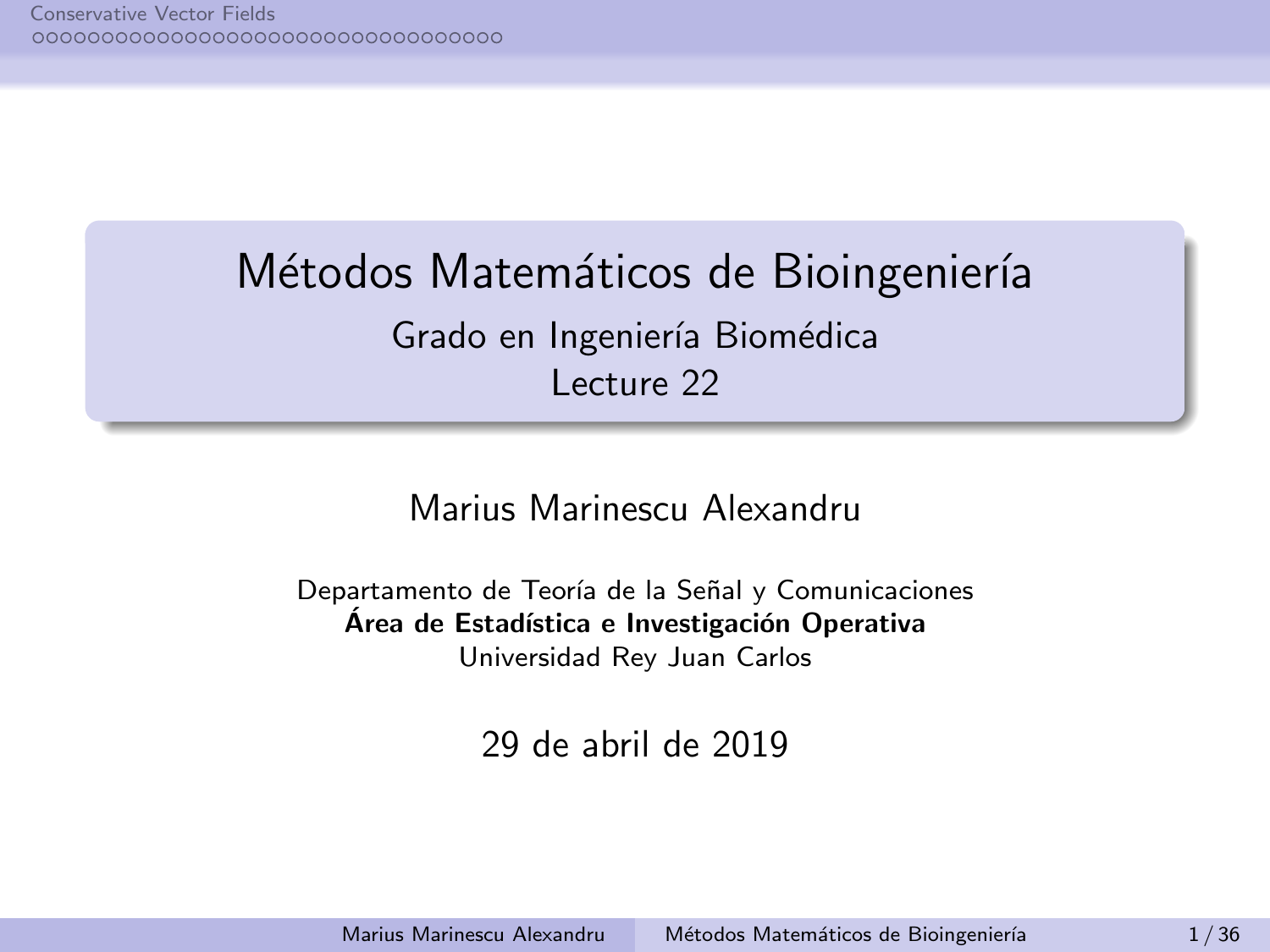# **Outline**

# 1 [Conservative Vector Fields](#page-2-0)

- [Path-Independent Line Integrals](#page-2-0)
- [Questions](#page-17-0)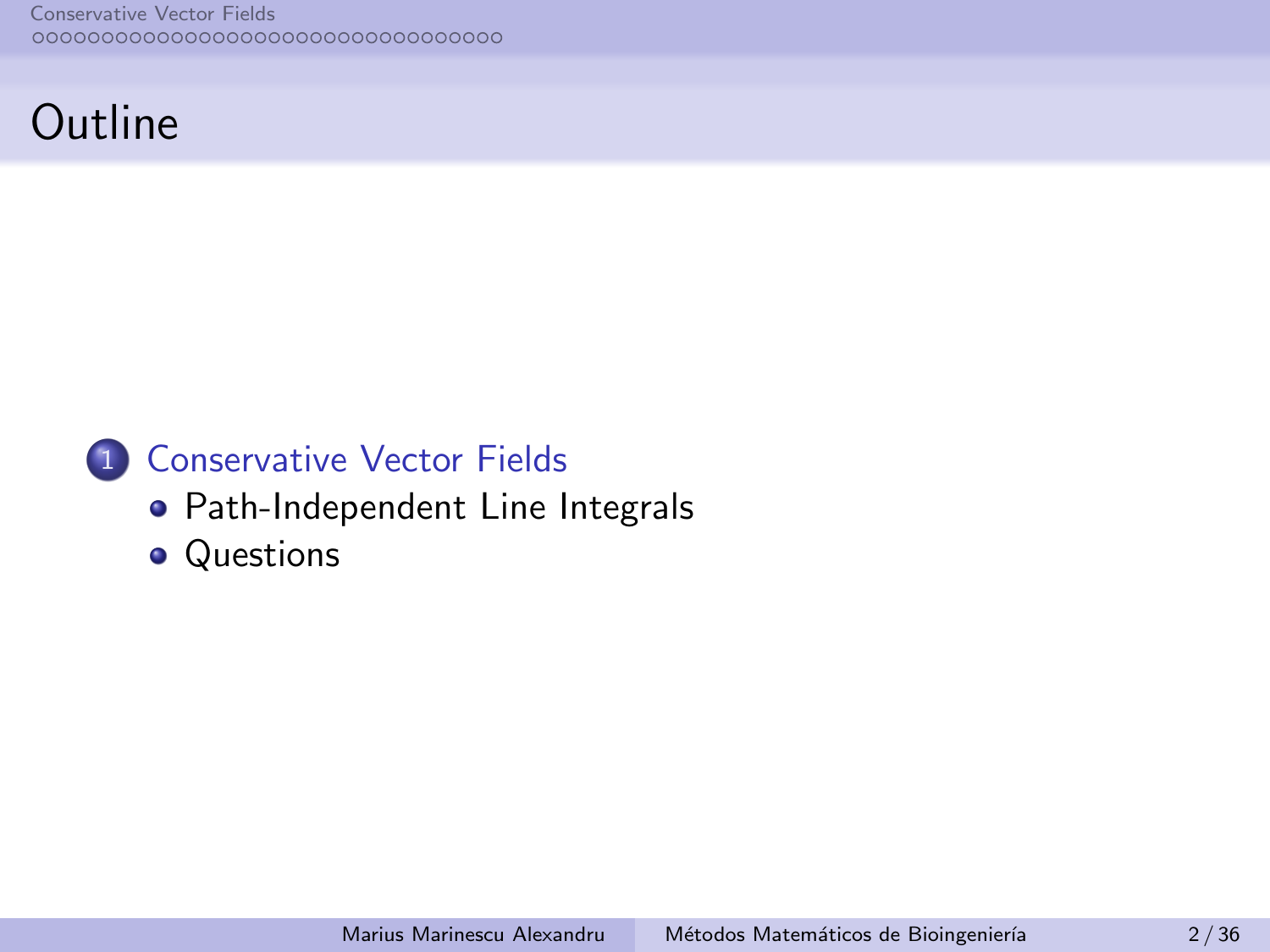<span id="page-2-0"></span>[Path-Independent Line Integrals](#page-2-0)

# **Outline**

# 1 [Conservative Vector Fields](#page-2-0)

# [Path-Independent Line Integrals](#page-2-0)

• [Questions](#page-17-0)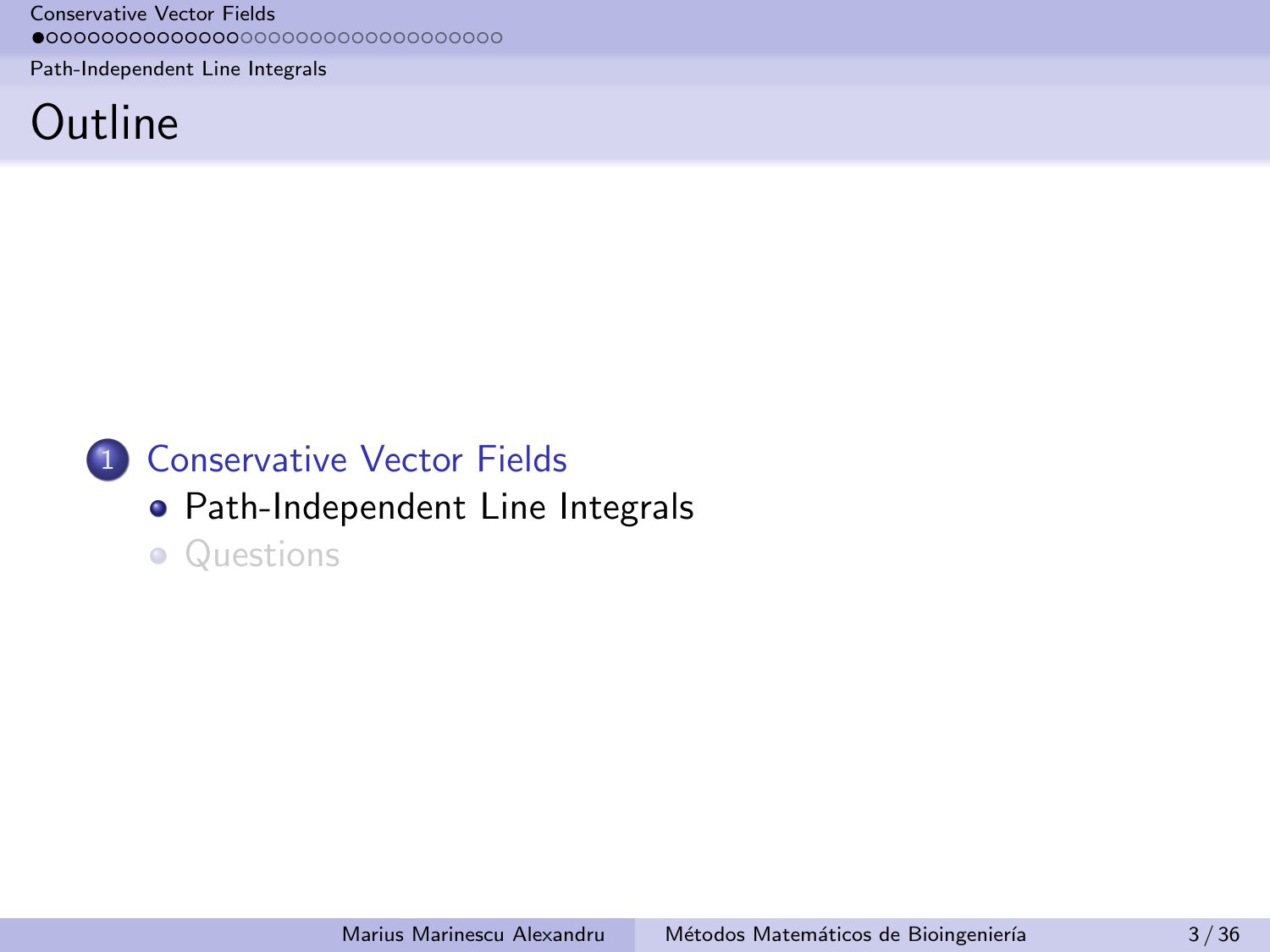[Path-Independent Line Integrals](#page-2-0)

# Path-Independent Line Integrals

• Line integrals of a given vector field depend only on the underlying curve and its orientation

> Not on the particular parametrization of the curve

• In some special instances, however, even the curve itself doesn't matter

# Only the initial and terminal points are relevant

A vector field is said to have path-independent line integrals if it has the property that

> Line integrals of it depend only on the initial and terminal points of the oriented curve over which the line integral is taken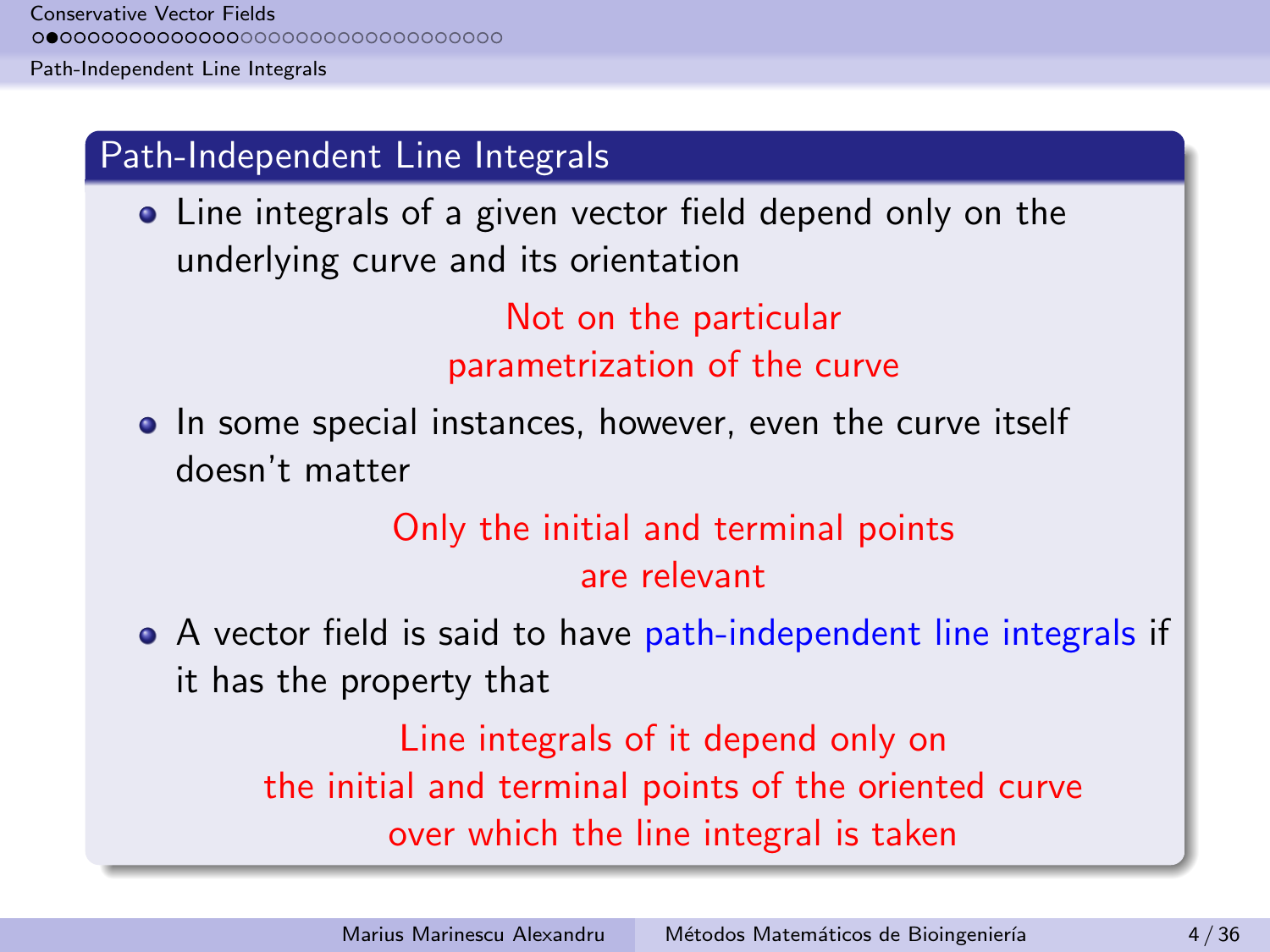[Path-Independent Line Integrals](#page-2-0)

### Definition 3.1

• A continuous vector field **F** has path-independent line integrals if

$$
\int_{C_1} \mathbf{F} \cdot d\mathbf{s} = \int_{C_2} \mathbf{F} \cdot d\mathbf{s}
$$

for any two simple, piecewise  $C^1$ , oriented curves lying in the domain of F and having the same initial and terminal points

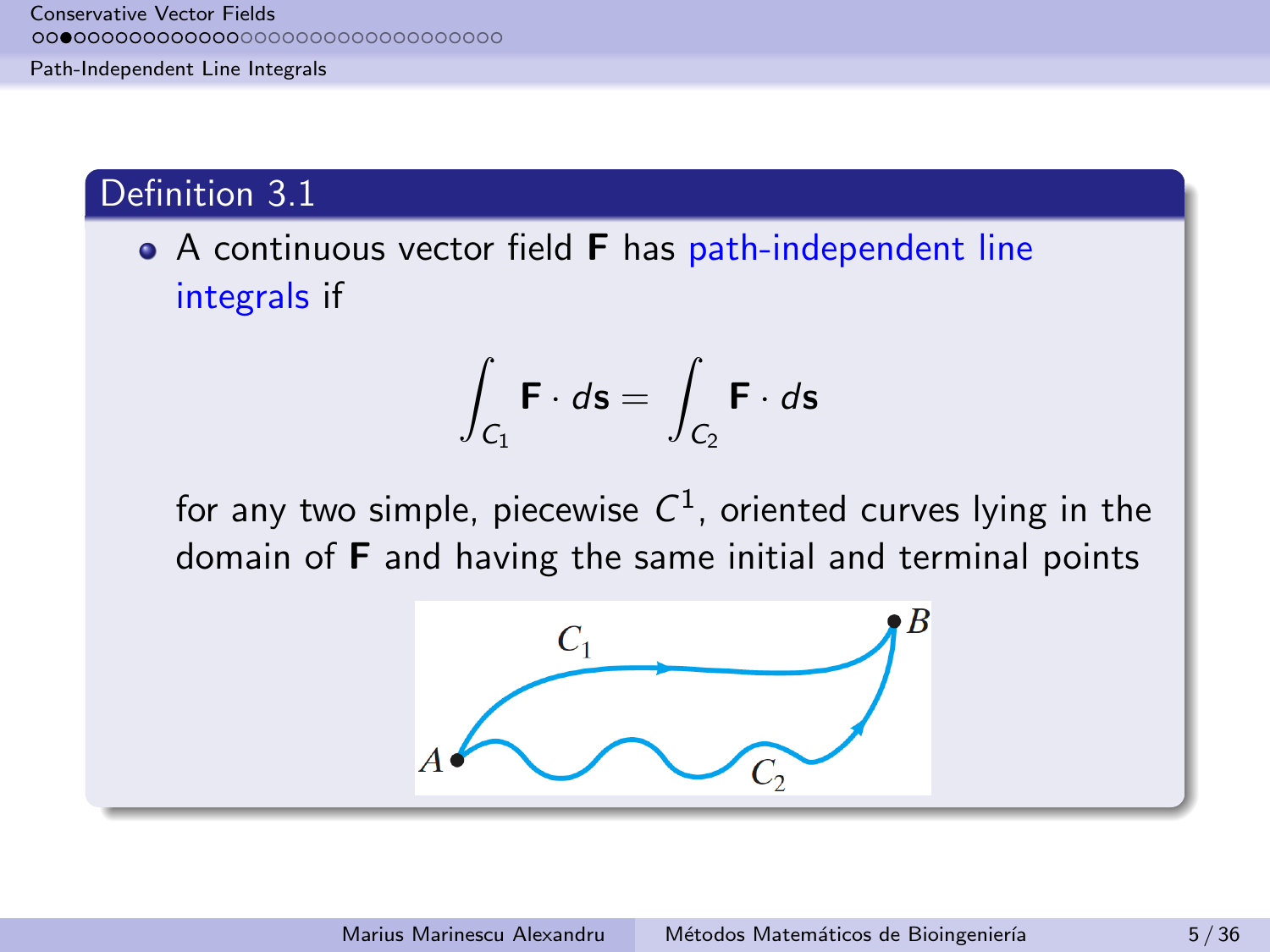[Path-Independent Line Integrals](#page-2-0)

### Example 1

- Let  $\mathbf{F} = y\mathbf{i} x\mathbf{j}$  and consider the following two curves in  $\mathbb{R}^2$ from the origin to  $(1, 1)$ :
	- $\bullet$   $C_1$ , the line segment f rom  $(0,0)$  to  $(1,1)$ , and
	- $C_2$ , the portion of the parabola  $y = x^2$



• These curves may be parametrized as

$$
C_1: \begin{cases} x = t \\ y = t \end{cases}, 0 \le t \le 1 \text{ and } C_2: \begin{cases} x = t \\ y = t^2 \end{cases}, 0 \le t \le 1
$$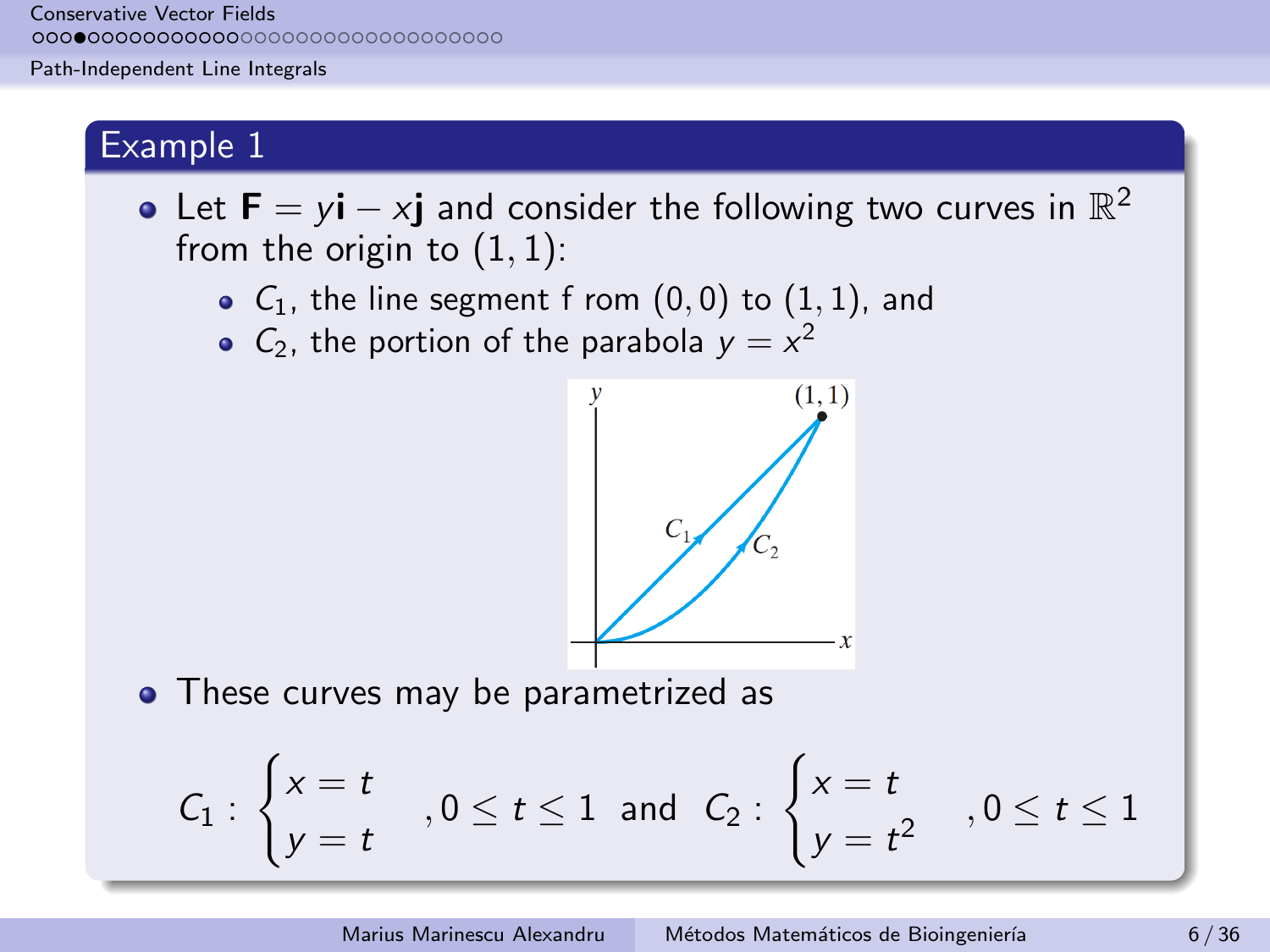[Path-Independent Line Integrals](#page-2-0)

# Example 1

Z

Z

$$
\mathbf{F} = y\mathbf{i} - x\mathbf{j}
$$
\n
$$
C_1 : \begin{cases} x = t \\ y = t \end{cases}, 0 \le t \le 1 \text{ and } C_2 : \begin{cases} x = t \\ y = t^2 \end{cases}, 0 \le t \le 1
$$
\n
$$
\begin{cases} \n\text{(1,1)} \\ \n\text{(2,2)} \n\end{cases}
$$
\n
$$
\mathbf{F} \cdot d\mathbf{s} = \int_0^1 (t\mathbf{i} - t\mathbf{j}) \cdot (\mathbf{i} + \mathbf{j}) dt = \int_0^1 0 dt = 0
$$
\n
$$
\int_{C_2} \mathbf{F} \cdot d\mathbf{s} = \int_0^1 (t^2\mathbf{i} - t\mathbf{j}) \cdot (\mathbf{i} + 2t\mathbf{j}) dt = \int_0^1 (t^2 - 2t^2) dt = -\frac{1}{3}t^3 \Big|_0^1 = -\frac{1}{3}t^3
$$

1 3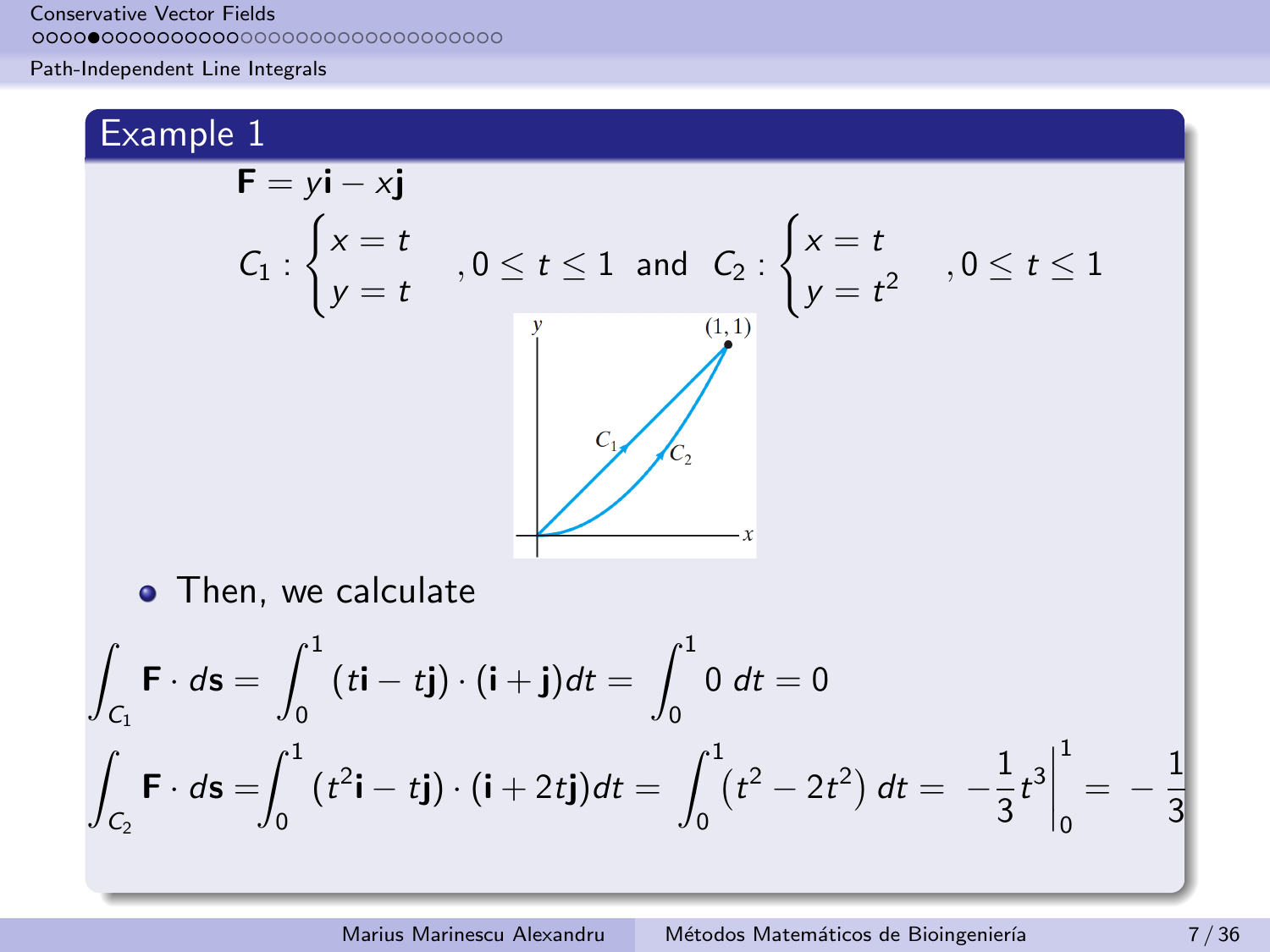[Path-Independent Line Integrals](#page-2-0)

# Example 1  $\mathbf{F} = y\mathbf{i} - x\mathbf{j}$  $\int x = t$  $\int x = t$  $C_1$ :  $y = t$ ,  $0 \le t \le 1$  and  $C_2$ :  $y = t^2$ ,  $0 \le t \le 1$  $(1,1)$ **•** Thus  $\mathbf{r}$

$$
\int_{C_1} \mathbf{F} \cdot d\mathbf{s} \neq \int_{C_2} \mathbf{F} \cdot d\mathbf{s}
$$

• And so **F** does not have path-independent line integrals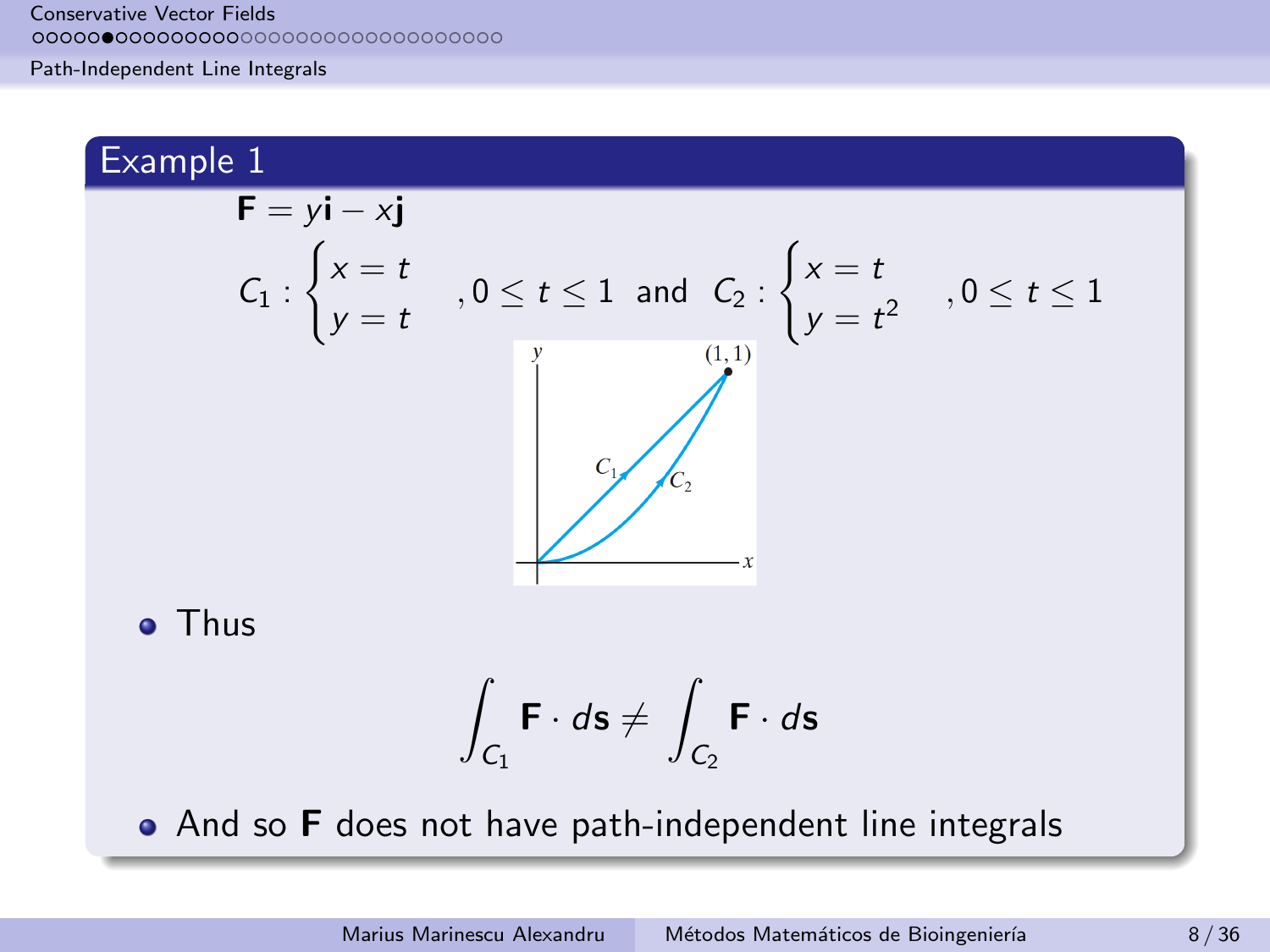[Path-Independent Line Integrals](#page-2-0)

## Example 2

- It can be shown that vector field  $\mathbf{F} = x\mathbf{i} + y\mathbf{j}$  has path-independent line integrals
- We illustrate this fact by considering
	- The parabolic path  $\mathbf{x} : [0,1] \to \mathbb{R}^2$ ,  $\mathbf{x}(t) = (t, t^2)$
	- The path  $\mathbf{y}:[0,2]\to\mathbb{R}^2$  made up of the two straight segments

$$
\mathbf{y}_1:[0,1]\rightarrow\mathbb{R}^2, \quad \mathbf{y}_1(t)=(0,t)
$$
  
and  

$$
\mathbf{y}_2:[1,2]\rightarrow\mathbb{R}^2, \quad \mathbf{y}_2(t)=(t-1,1)
$$

• Both **x** and **y** are paths from  $(0,0)$  to  $(1,1)$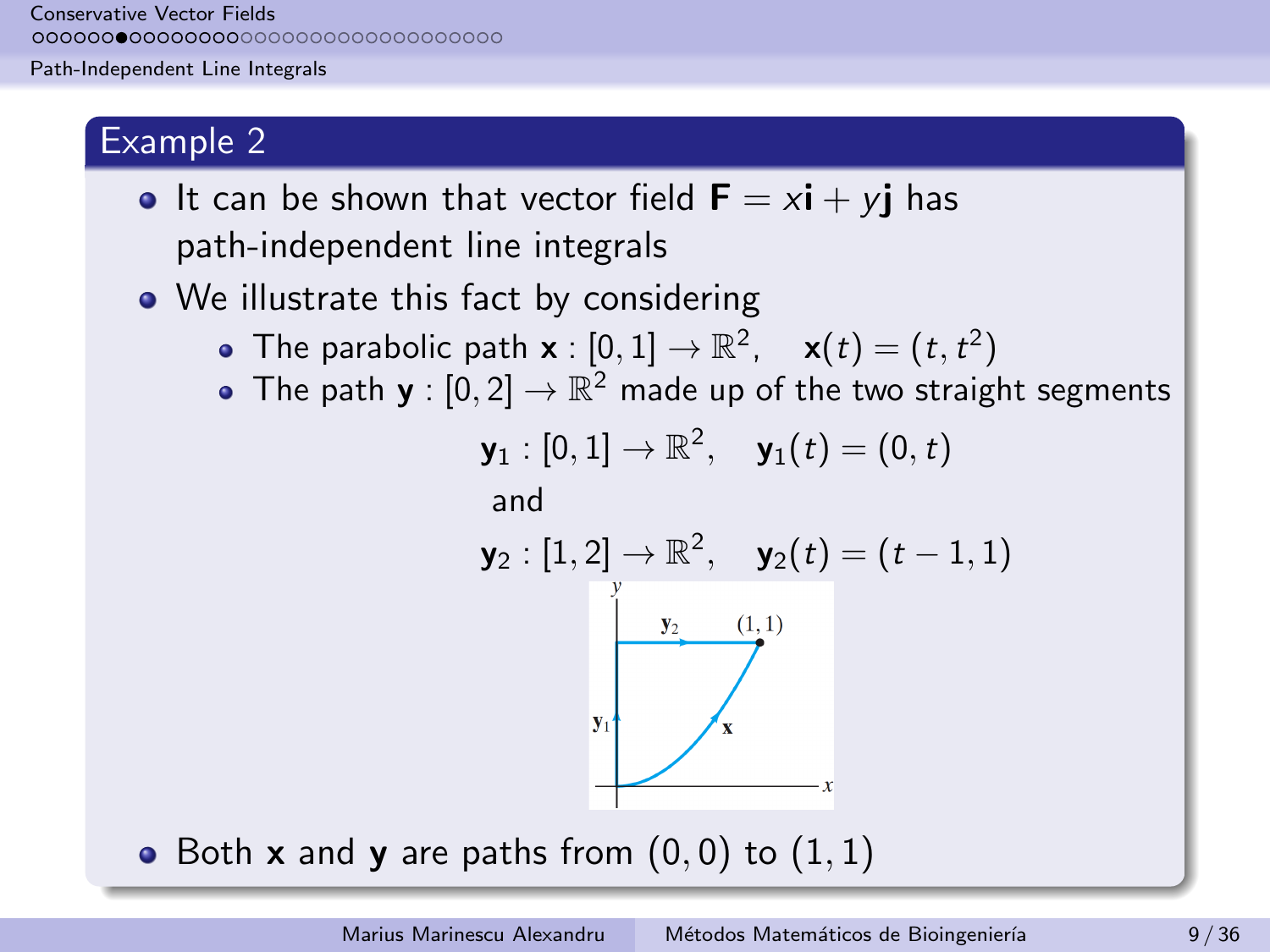[Path-Independent Line Integrals](#page-2-0)

# Example 2

Z

$$
\mathbf{F} = x\mathbf{i} + y\mathbf{j}
$$
  
\n
$$
\mathbf{x}(t) = (t, t^2)
$$
  
\n
$$
\mathbf{y}_1 : [0, 1] \to \mathbb{R}^2, \quad \mathbf{y}_1(t) = (0, t)
$$
  
\n
$$
\mathbf{y}_2 : [1, 2] \to \mathbb{R}^2, \quad \mathbf{y}_2(t) = (t - 1, 1)
$$
  
\n
$$
\begin{array}{c}\n\mathbf{y}_2 \quad (1, 1) \\
\hline\n\mathbf{y}_2 \quad (1, 1) \\
\hline\n\mathbf{y}_3 \quad (1, 1) \\
\hline\n\mathbf{y}_4\n\end{array}
$$
  
\n
$$
\mathbf{v}_1 \quad \mathbf{y}_2 \quad (1, 1) \quad \mathbf{y}_3
$$
  
\n
$$
\mathbf{v}_3 \quad \mathbf{y}_4
$$
  
\n
$$
\mathbf{v}_5
$$
  
\n
$$
\mathbf{v}_6
$$
  
\nThen  
\n
$$
\mathbf{F} \cdot d\mathbf{s} = \int_0^1 (t\mathbf{i} + t^2\mathbf{j}) \cdot (\mathbf{i} + 2t\mathbf{j}) dt = \int_0^1 (t + 2t^3) dt = \left[ \frac{1}{2}t^2 + \frac{1}{2}t^4 \right]_0^1 = 1
$$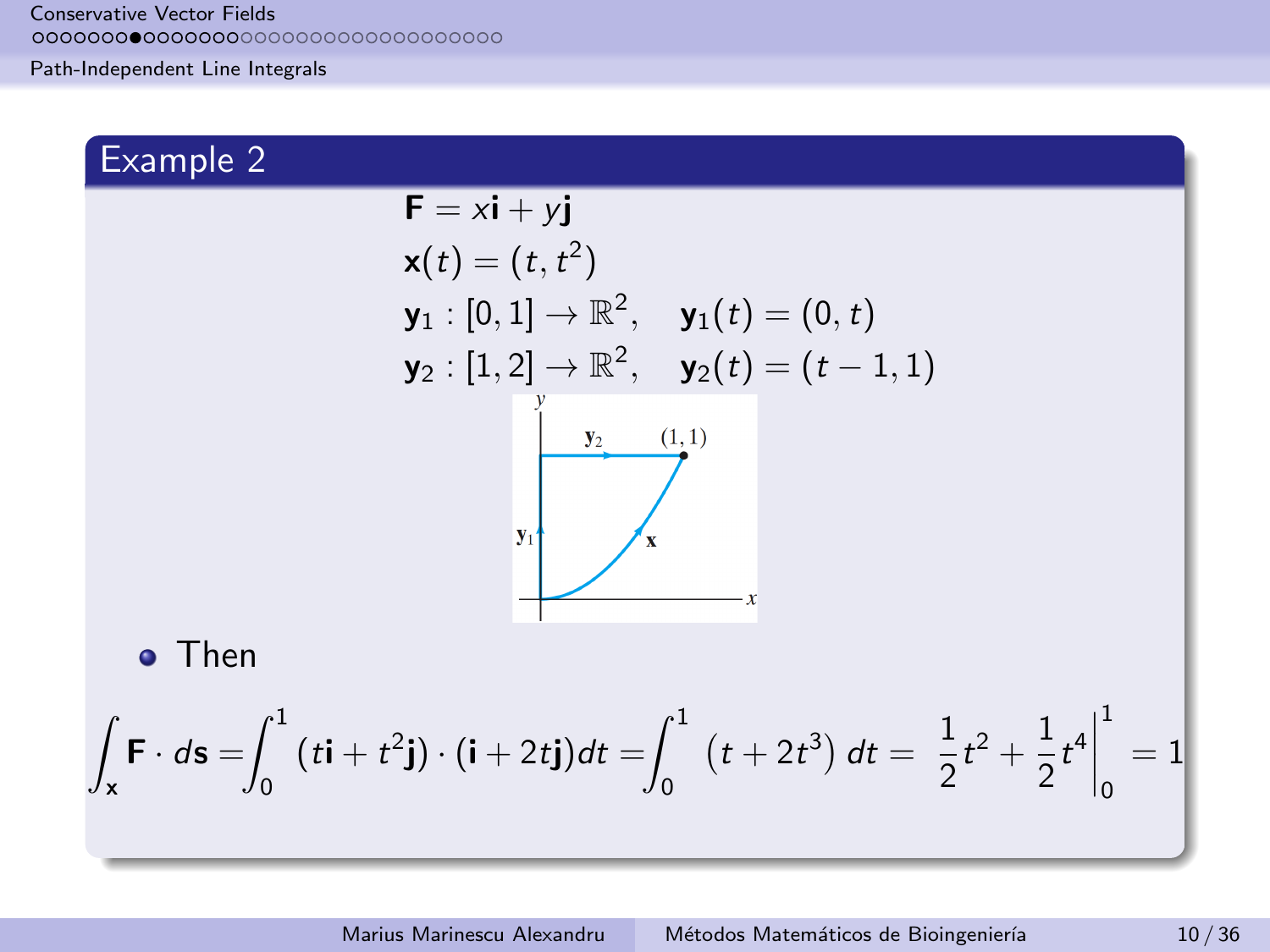[Path-Independent Line Integrals](#page-2-0)

# Example 2

Then

Z y

$$
\mathbf{F} = x\mathbf{i} + y\mathbf{j}
$$
\n
$$
\mathbf{x}(t) = (t, t^2)
$$
\n
$$
\mathbf{y}_1 : [0, 1] \rightarrow \mathbb{R}^2, \quad \mathbf{y}_1(t) = (0, t)
$$
\n
$$
\mathbf{y}_2 : [1, 2] \rightarrow \mathbb{R}^2, \quad \mathbf{y}_2(t) = (t - 1, 1)
$$
\n
$$
\begin{array}{ccc}\n\mathbf{y}_2 & (1, 1) \\
\hline\n\mathbf{y}_1 & \mathbf{x}\n\end{array}
$$
\n
$$
\mathbf{v}_1
$$
\n
$$
\mathbf{v}_2
$$
\n
$$
\mathbf{v}_3
$$
\n
$$
\mathbf{v}_4
$$
\n
$$
\mathbf{v}_5
$$
\n
$$
\mathbf{v}_6
$$
\n
$$
\mathbf{v}_7
$$
\n
$$
\mathbf{v}_8
$$
\n
$$
\mathbf{v}_9
$$
\n
$$
\mathbf{v}_1
$$
\n
$$
\mathbf{v}_2
$$
\n
$$
\mathbf{v}_3
$$
\n
$$
\mathbf{v}_4
$$
\n
$$
\mathbf{v}_5
$$
\n
$$
\mathbf{v}_6
$$
\n
$$
\mathbf{v}_7
$$
\n
$$
\mathbf{v}_8
$$
\n
$$
\mathbf{v}_9
$$
\n
$$
\mathbf{v}_1
$$
\n
$$
\mathbf{v}_2
$$
\n
$$
\mathbf{v}_3
$$
\n
$$
\mathbf{v}_4
$$
\n
$$
\mathbf{v}_5
$$
\n
$$
\mathbf{v}_6
$$
\n
$$
\mathbf{v}_7
$$
\n
$$
\mathbf{v}_8
$$
\n
$$
\mathbf{v}_9
$$
\n
$$
\mathbf{v}_9
$$
\n
$$
\mathbf{v}_9
$$
\n
$$
\mathbf{v}_9
$$
\n
$$
\mathbf{v}_9
$$
\n
$$
\mathbf{v}_9
$$
\n
$$
\mathbf{v}_9
$$
\n
$$
\mathbf{v}_9
$$
\n
$$
\mathbf{v}_9
$$

$$
= \int_0^1 t \, dt + \int_1^2 (t-1) \, dt = \left. \frac{1}{2} t^2 \right|_0^1 + \left. \frac{1}{2} (t-1)^2 \right|_1^2 = \frac{1}{2} + \frac{1}{2} = 1
$$

 $idt$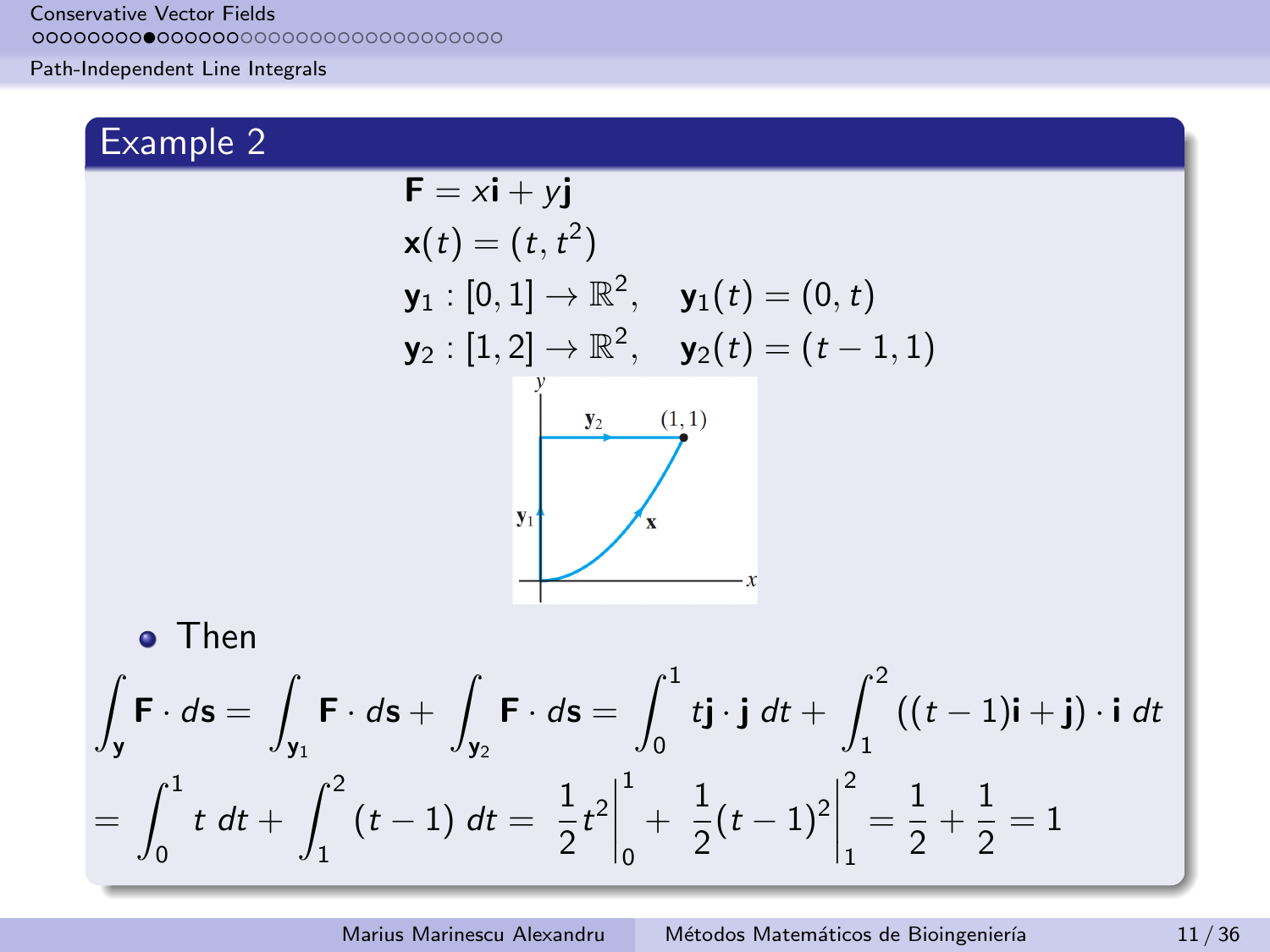[Path-Independent Line Integrals](#page-2-0)

# Example 2

o Thus

$$
F = xi + yj
$$
  
\n
$$
x(t) = (t, t^2)
$$
  
\n
$$
y_1 : [0, 1] \rightarrow \mathbb{R}^2, \quad y_1(t) = (0, t)
$$
  
\n
$$
y_2 : [1, 2] \rightarrow \mathbb{R}^2, \quad y_2(t) = (t - 1, 1)
$$
  
\n
$$
y_1
$$
  
\n
$$
y_2
$$
  
\n
$$
y_3
$$
  
\n
$$
y_4
$$
  
\n
$$
y_5
$$
  
\n
$$
y_6
$$
  
\n
$$
y_7
$$
  
\n
$$
y_8
$$
  
\n
$$
y_9
$$
  
\n
$$
y_1
$$
  
\n
$$
y_2
$$
  
\n
$$
y_3
$$
  
\n
$$
y_4
$$
  
\n
$$
y_5
$$
  
\n
$$
y_6
$$
  
\n
$$
y_7
$$
  
\n
$$
y_8
$$
  
\n
$$
y_9
$$
  
\n
$$
y_1
$$
  
\n
$$
y_2
$$
  
\n
$$
y_3
$$
  
\n
$$
y_4
$$
  
\n
$$
y_5
$$
  
\n
$$
y_6
$$
  
\n
$$
y_7
$$
  
\n
$$
y_8
$$
  
\n
$$
y_9
$$
  
\n
$$
y_1
$$
  
\n
$$
y_1
$$
  
\n
$$
y_2
$$
  
\n
$$
y_3
$$
  
\n
$$
y_5
$$
  
\n
$$
y_7
$$
  
\n
$$
y_8
$$
  
\n
$$
y_9
$$
  
\n
$$
y_9
$$
  
\n
$$
y_9
$$
  
\n
$$
y_9
$$
  
\n
$$
y_9
$$
  
\n
$$
y_9
$$
  
\n
$$
y_9
$$
  
\n
$$
y_9
$$
  
\n<

is the same as any other, is a prohibitive task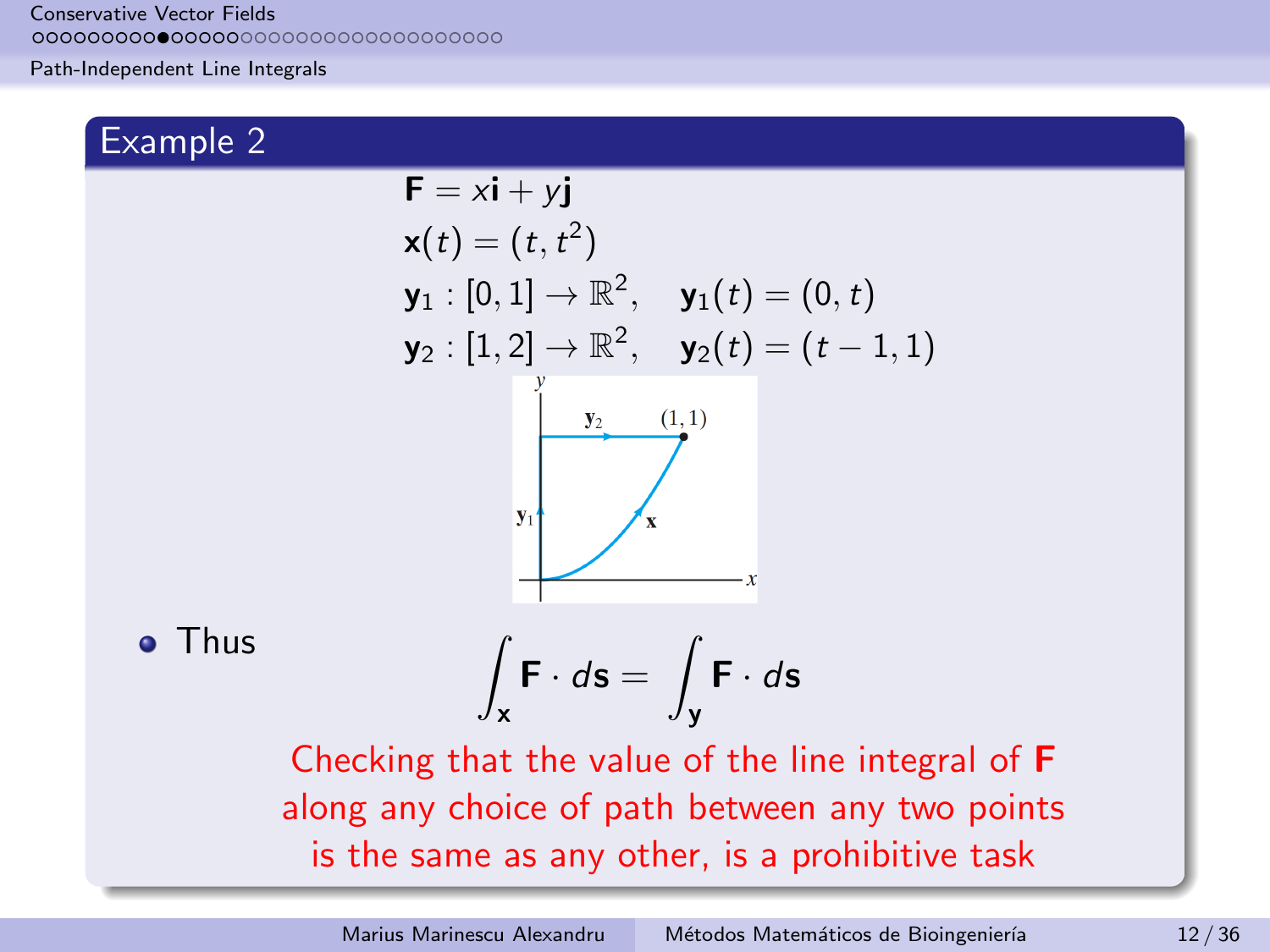[Path-Independent Line Integrals](#page-2-0)

## Theorem 3.2

- **•** Let **F** be a continuous vector field
- Then F has path-independent line integrals if and only if

$$
\oint_C \mathbf{F} \cdot d\mathbf{s} = 0
$$

for all piecewise  $C^1$ , simple, closed curves  $\mathcal C$  in the domain of the vector field F

# Remark

- This result is a reformulation of the path-independence property
- It is not essential to assume that the curves in Definition 3.1 and Theorem 3.2 are simple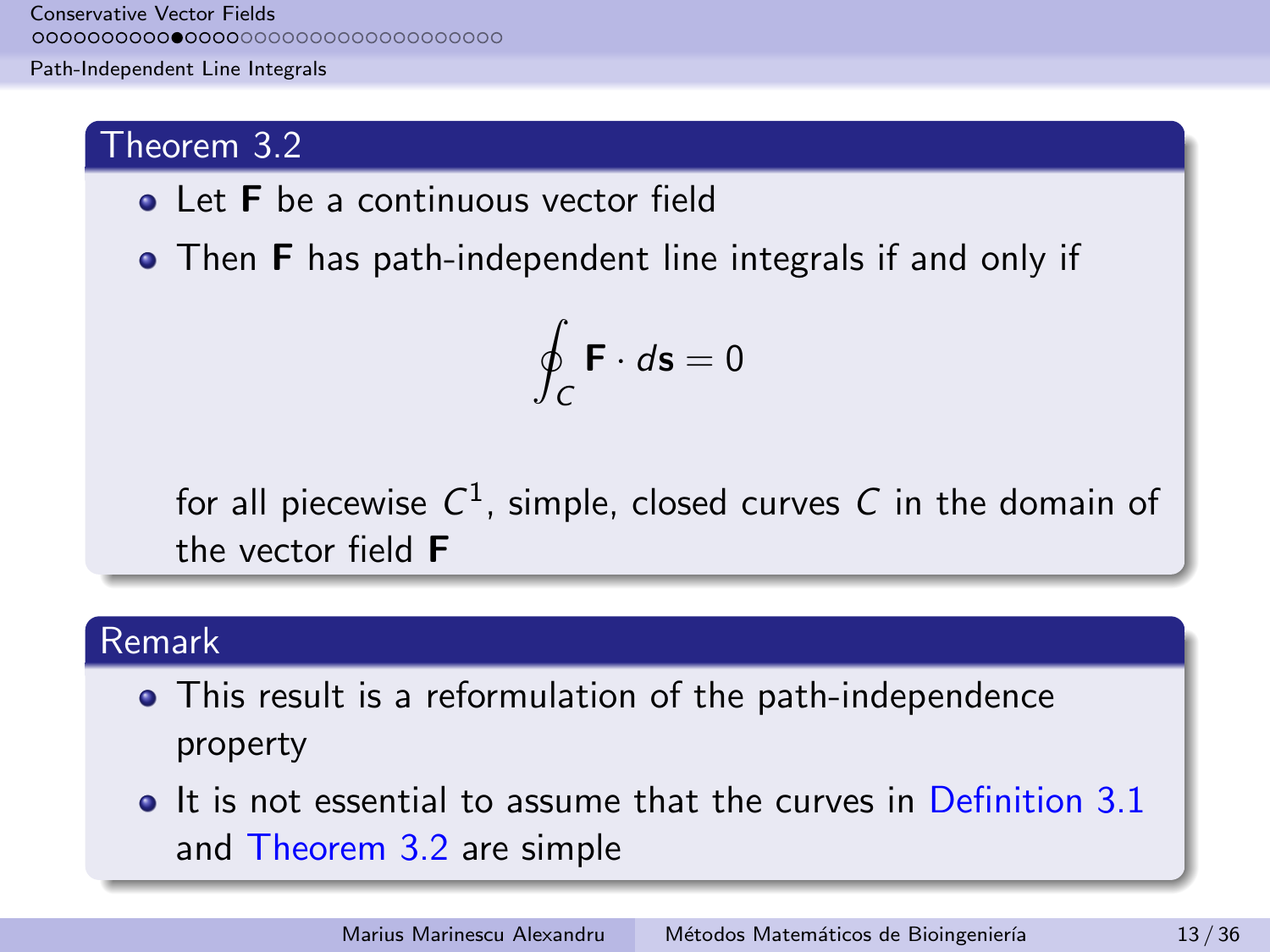[Path-Independent Line Integrals](#page-2-0)

### Gradient Fields and Conservative Vector Fields

- Suppose that **F** is a continuous vector field such that  $\mathbf{F} = \nabla f$ . where  $f$  is some scalar-valued function of class  $\mathcal{C}^1$
- We call **F** a conservative vector field as well as a gradient field
- Recall that we refer to  $f$  as a scalar potential of  $F$
- Then, along any path **F** from  $A = x(a)$  to  $B = x(b)$  whose image lies in the domain of F

$$
\int_{\mathbf{x}} \mathbf{F} \cdot d\mathbf{s} = \int_{\mathbf{x}} \nabla f \cdot d\mathbf{s} = \int_{a}^{b} \nabla f(\mathbf{x}(t)) \cdot \mathbf{x}'(t) dt
$$
\nFrom the chain rule  $d/dt [f(\mathbf{x}(t))] = \nabla f(\mathbf{x}(t)) \cdot \mathbf{x}'(t)$ \n
$$
= \int_{a}^{b} \frac{d}{dt} [f(\mathbf{x}(t))] dt = f(\mathbf{x}(t))]_{a}^{b} = f(\mathbf{x}(b)) - f(\mathbf{x}(a)) = f(B) - f(A)
$$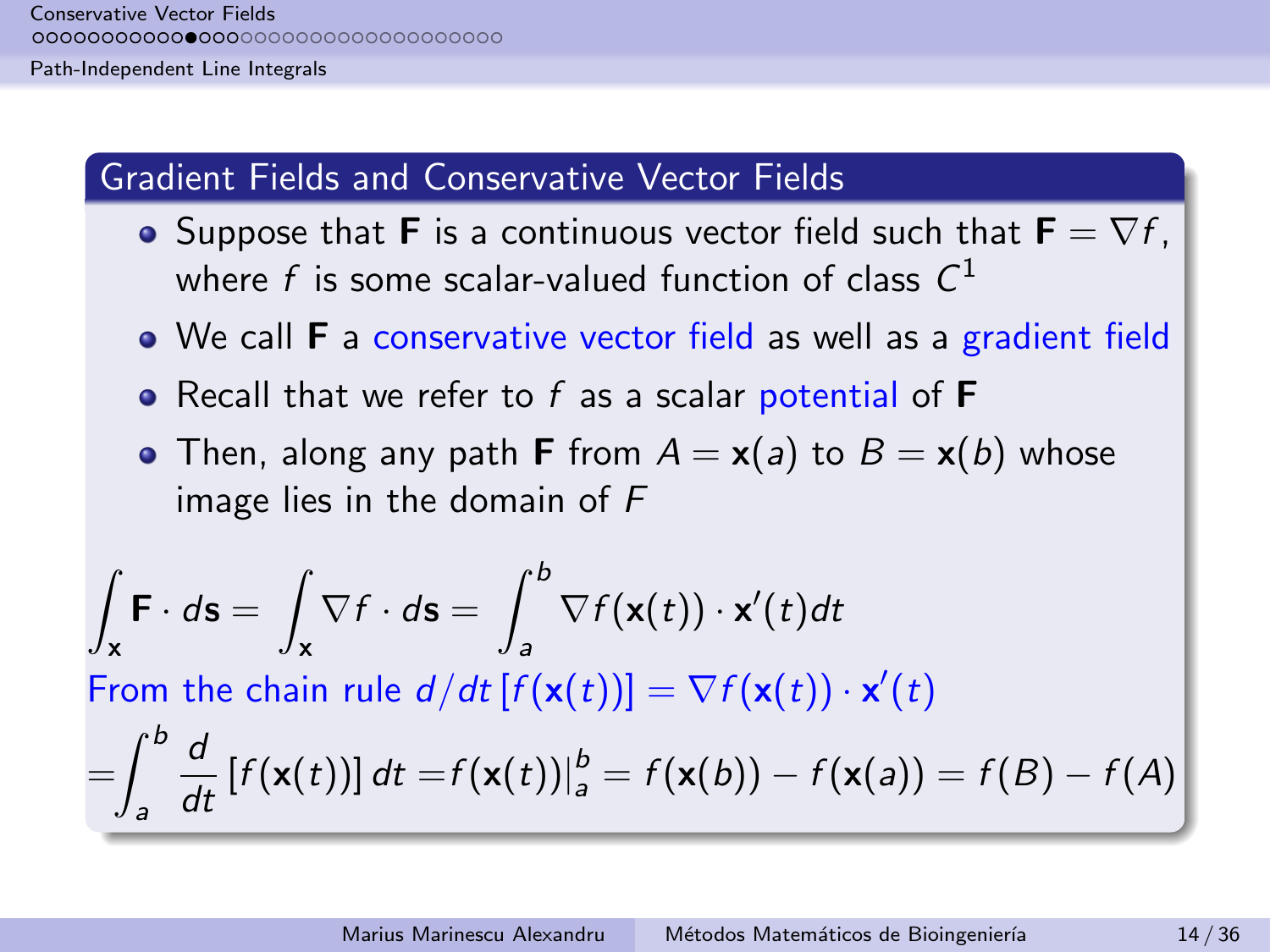[Path-Independent Line Integrals](#page-2-0)

### Gradient Fields and Conservative Vector Fields

- Suppose that **F** is a continuous vector field such that  $\mathbf{F} = \nabla f$ , where  $f$  is some scalar-valued function of class  $\mathcal{C}^1$
- We call **F** a conservative vector field as well as a gradient field
- Recall that we refer to  $f$  as a scalar potential of  $F$
- Then, along any path **F** from  $A = x(a)$  to  $B = x(b)$  whose image lies in the domain of F

$$
\int_{\mathbf{x}} \mathbf{F} \cdot d\mathbf{s} = f(\mathbf{x}(b)) - f(\mathbf{x}(a)) = f(B) - f(A)
$$

- The line integral of a gradient field **F** depends only on the value of the potential function at the endpoints of the path
- Hence, gradient fields have path-independent line integrals The converse

holds as well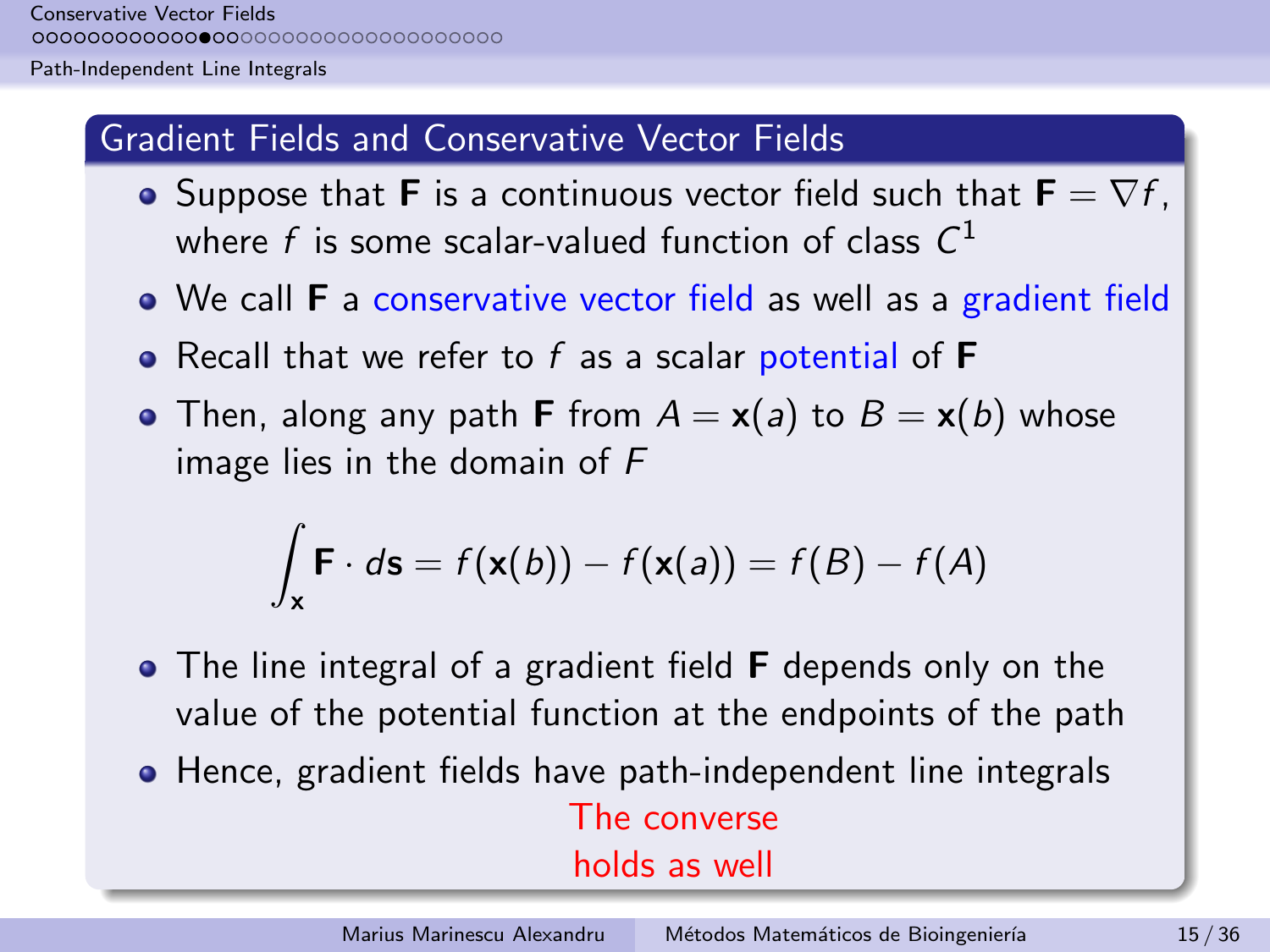[Path-Independent Line Integrals](#page-2-0)

### Theorem 3.3

- Let F be defined and continuous on a connected, open region R of  $\mathbb{R}^n$
- Then  $\mathbf{F} = \nabla f$  if and only if **F** has path-independent line integrals over curves in R
- Moreover, if C is any piecewise  $C^1$ , oriented curve lying in R with initial point  $A$  and terminal point  $B$ , then

$$
\int_C \mathbf{F} \cdot d\mathbf{s} = f(B) - f(A)
$$

## Remarks

- $f$  must be a function of class  $C^1$  on  $R$
- A region  $R \subseteq \mathbb{R}^n$  is connected if any two points in  $R$  can be joined by a path whose image lies in  $R$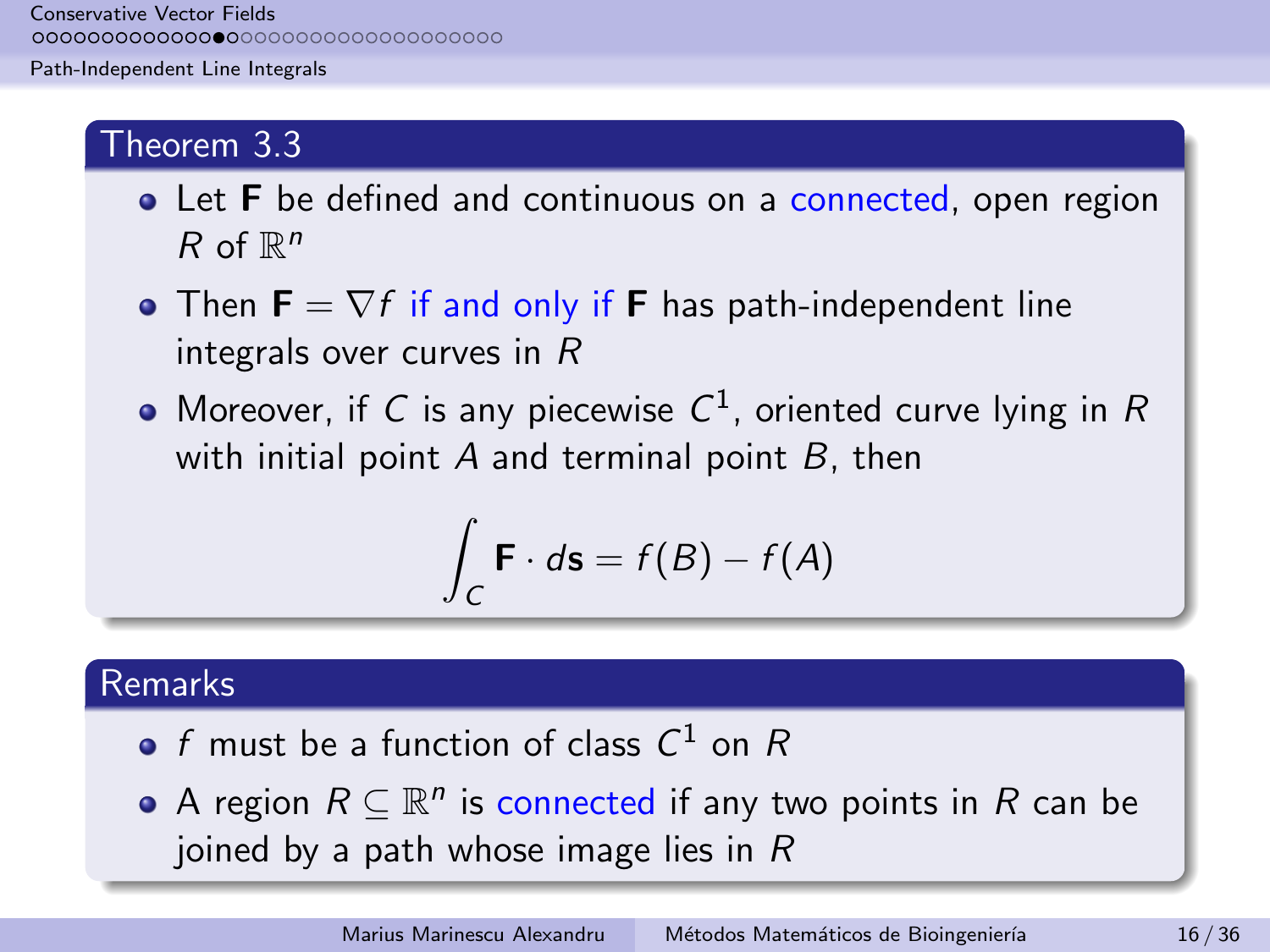[Path-Independent Line Integrals](#page-2-0)

### Example 3

- Consider the vector field  $\mathbf{F} = x\mathbf{i} + y\mathbf{j}$  of Example 2 again
- It is easy to check that  $\mathbf{F} = \nabla f$  where

$$
f(x,y) = \frac{1}{2}(x^2 + y^2)
$$

- By Theorem 3.3, line integrals of **F** will be path independent
- This fact was illustrated, but not proved, in Example 2
- Now, by Theorem 3.3, we see that for any directed piecewise  $C^1$  curve C from  $(0,0)$  to  $(1,1)$ , we have

$$
\int_C \mathbf{F} \cdot d\mathbf{s} = f(1,1) - f(0,0) = \frac{1}{2}(1^2 + 1^2) - \frac{1}{2}(0^2 + 0^2) = 1
$$

• This result agrees with our earlier computations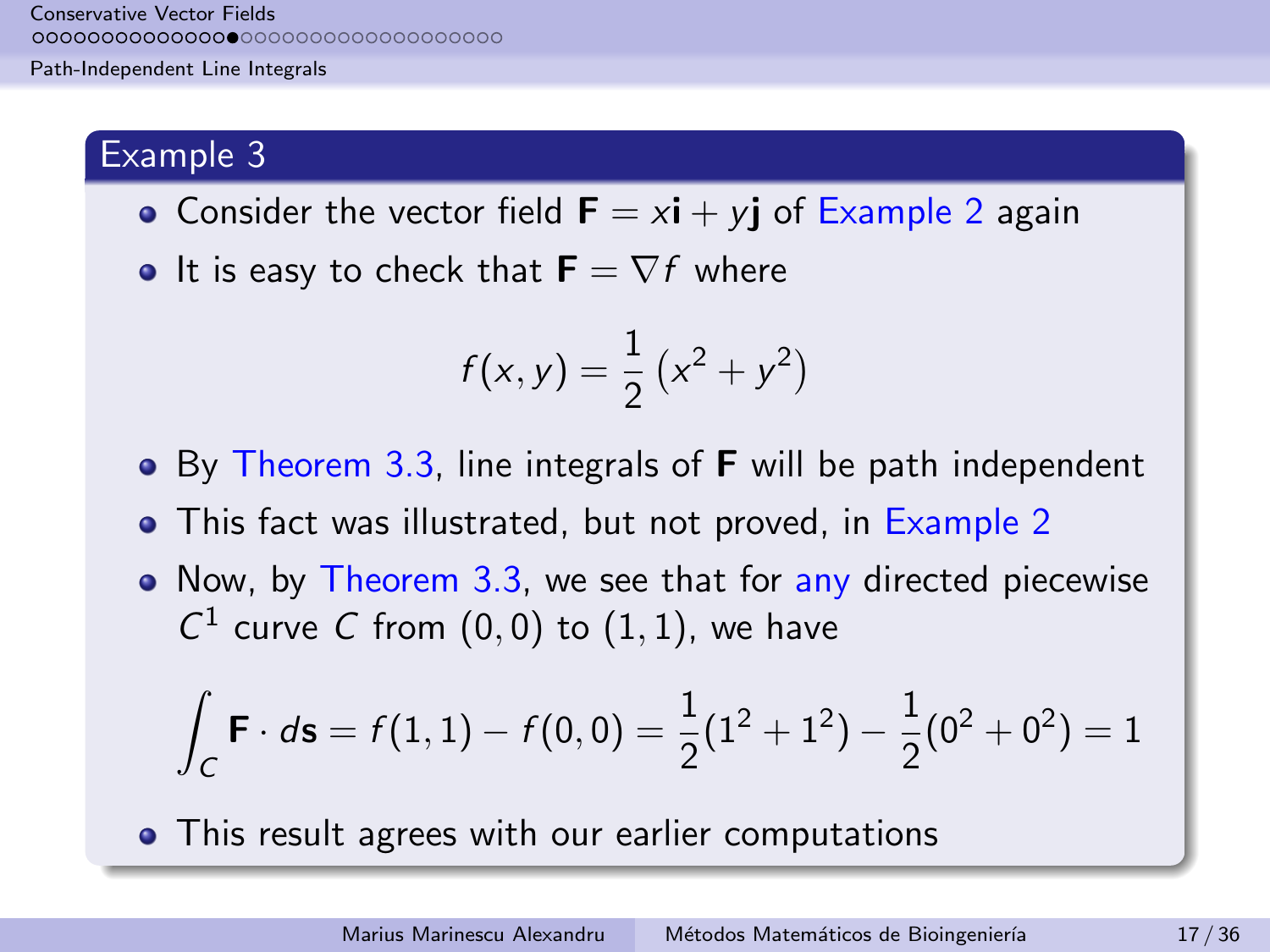<span id="page-17-0"></span>**[Questions](#page-17-0)** 

# **Outline**

# 1 [Conservative Vector Fields](#page-2-0)

- [Path-Independent Line Integrals](#page-2-0)
- **•** [Questions](#page-17-0)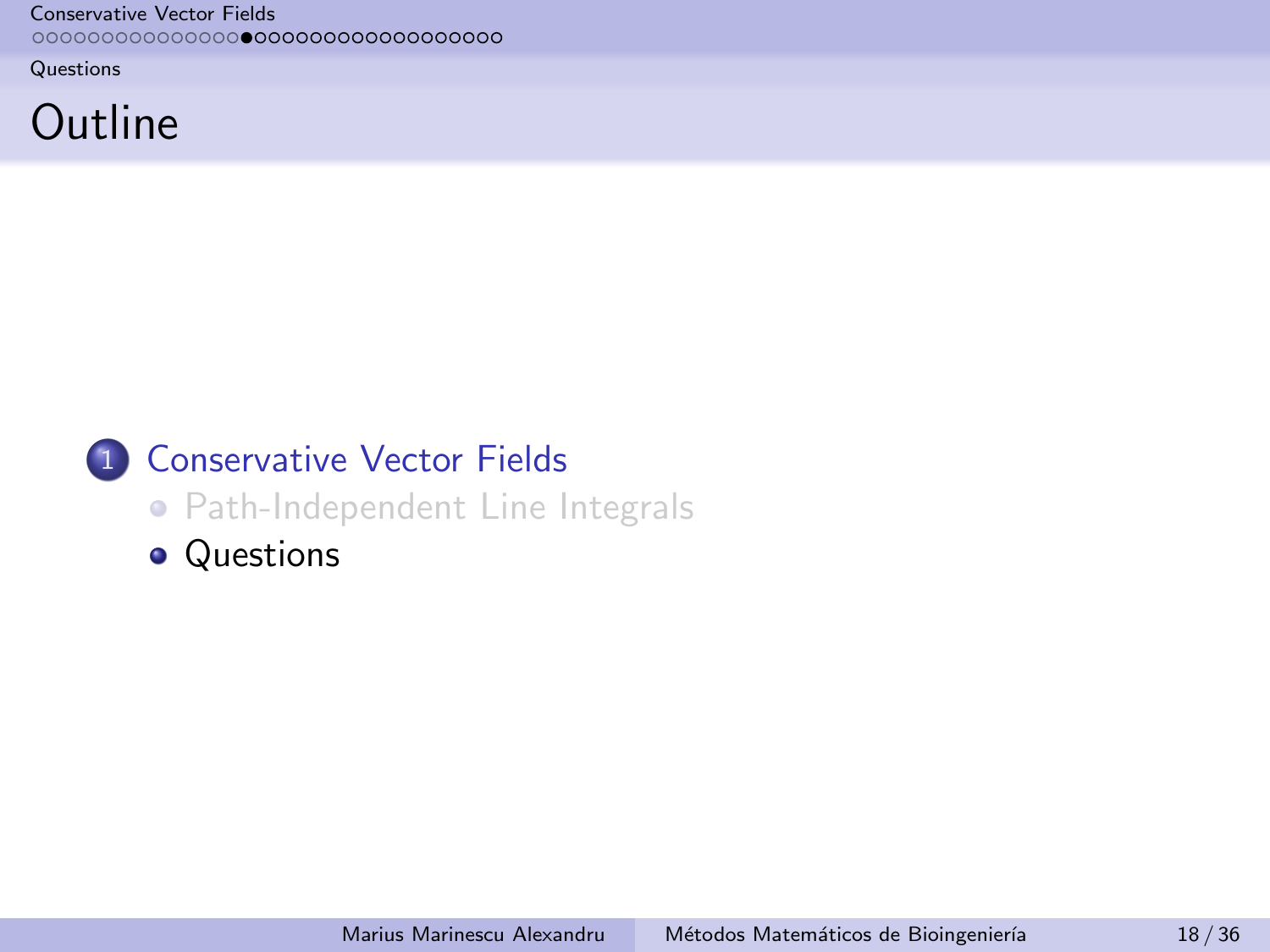#### **[Questions](#page-17-0)**

### Two questions

- **o** Theorem 3.3 tells us that
	- A vector field **F** has path-independent line integrals when it is a conservative (gradient) vector field
	- The line integral of **F** along any path is determined by the values of the potential function  $f$  at the endpoints of the path
- Two questions arise naturally:
	- 1. How can we determine whether a given vector field  $\bf{F}$  is conservative?
	- 2. Assuming that F is conservative, is there a procedure for finding a scalar potential function f such that  $\mathbf{F} = \nabla f$ ?
- We answer the first question by providing a simple and effective test that can be performed on F
- Should **F** pass this test then we illustrate via examples how to produce a scalar potential for F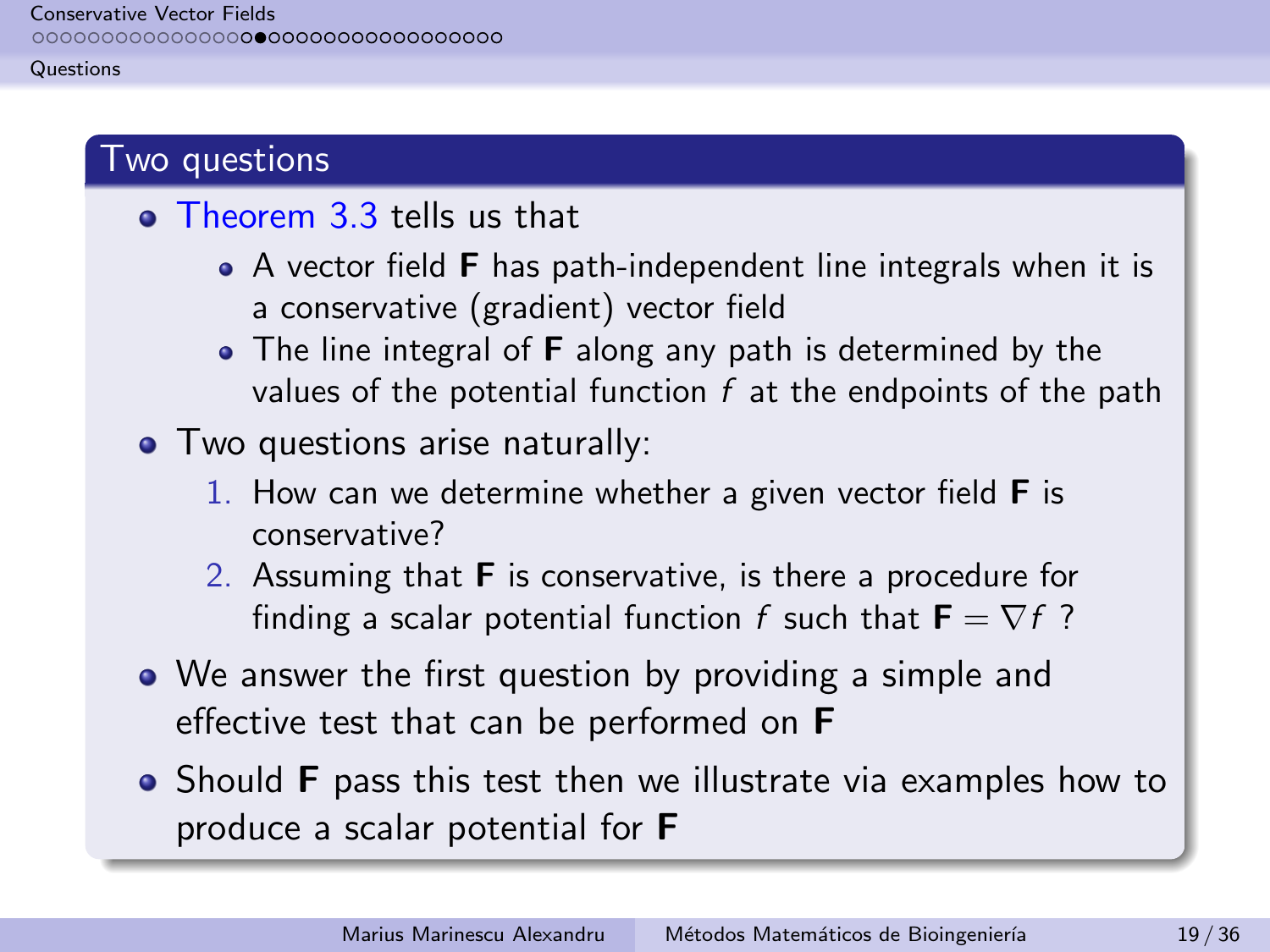**[Questions](#page-17-0)** 

# Definition 3.4

- A region  $R$  in  $\mathbb{R}^2$  or  $\mathbb{R}^3$  is simply-connected if
	- It consists of a single connected piece, and
	- Every simple, closed curve C in R can be continuously shrunk to a point while remaining in  $R$  throughout the deformation
- $\bullet$  In other words, R is simply-connected if
	- It is connected, and
	- Every simple, closed curve C lying in R has the property that all the points enclosed by  $C$  also lie in  $R$

Loosely speaking, a simply-connected region can have no "essential holes"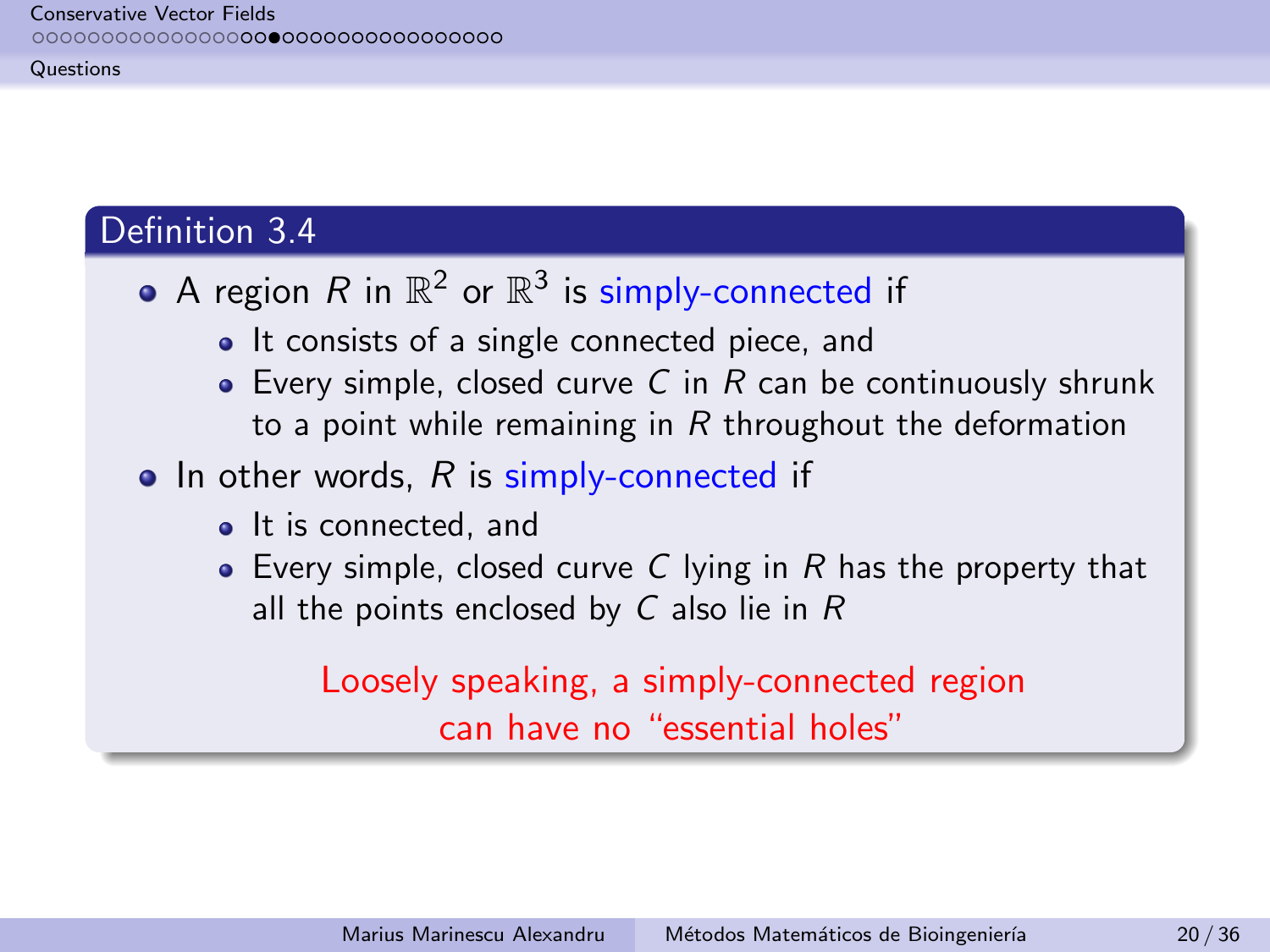#### **[Questions](#page-17-0)**

# Definition 3.4

- A region  $R$  in  $\mathbb{R}^2$  or  $\mathbb{R}^3$  is simply-connected if
	- It consists of a single connected piece, and
	- Every simple, closed curve C in R can be continuously shrunk to a point while remaining in  $R$  throughout the deformation
- A region  $R$  on  $\mathbb{R}^2$  is simply-connected if
	- It is connected., and
	- $\bullet$  Every simple, closed curve C lying in R has the property that all the points enclosed by  $C$  also lie in  $R$

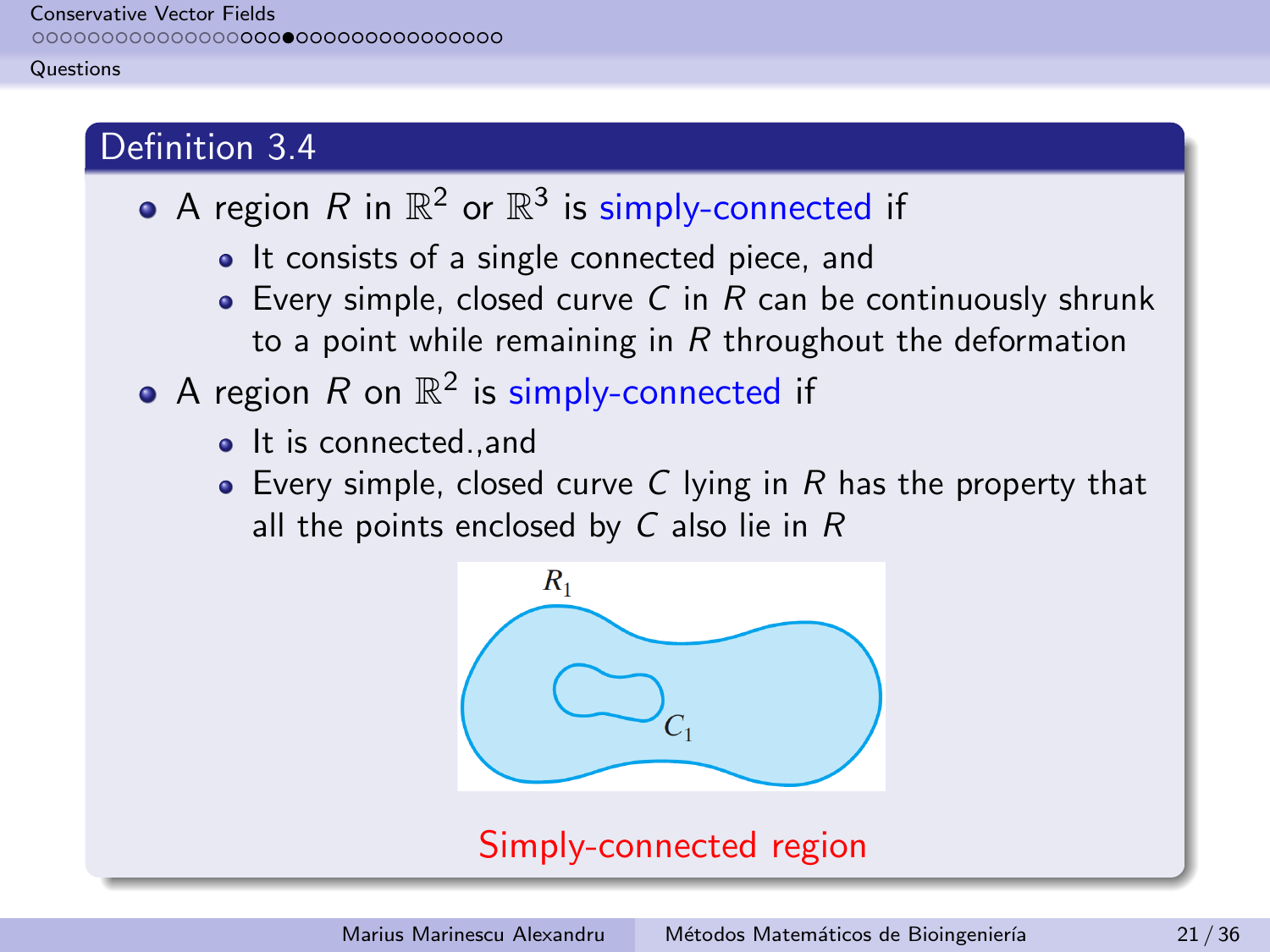#### **[Questions](#page-17-0)**

# Definition 3.4

- A region  $R$  in  $\mathbb{R}^2$  or  $\mathbb{R}^3$  is simply-connected if
	- It consists of a single connected piece, and
	- Every simple, closed curve C in R can be continuously shrunk to a point while remaining in  $R$  throughout the deformation
- A region  $R$  on  $\mathbb{R}^2$  is simply-connected if
	- It is connected., and
	- $\bullet$  Every simple, closed curve C lying in R has the property that all the points enclosed by  $C$  also lie in  $R$



# Not simply-connected region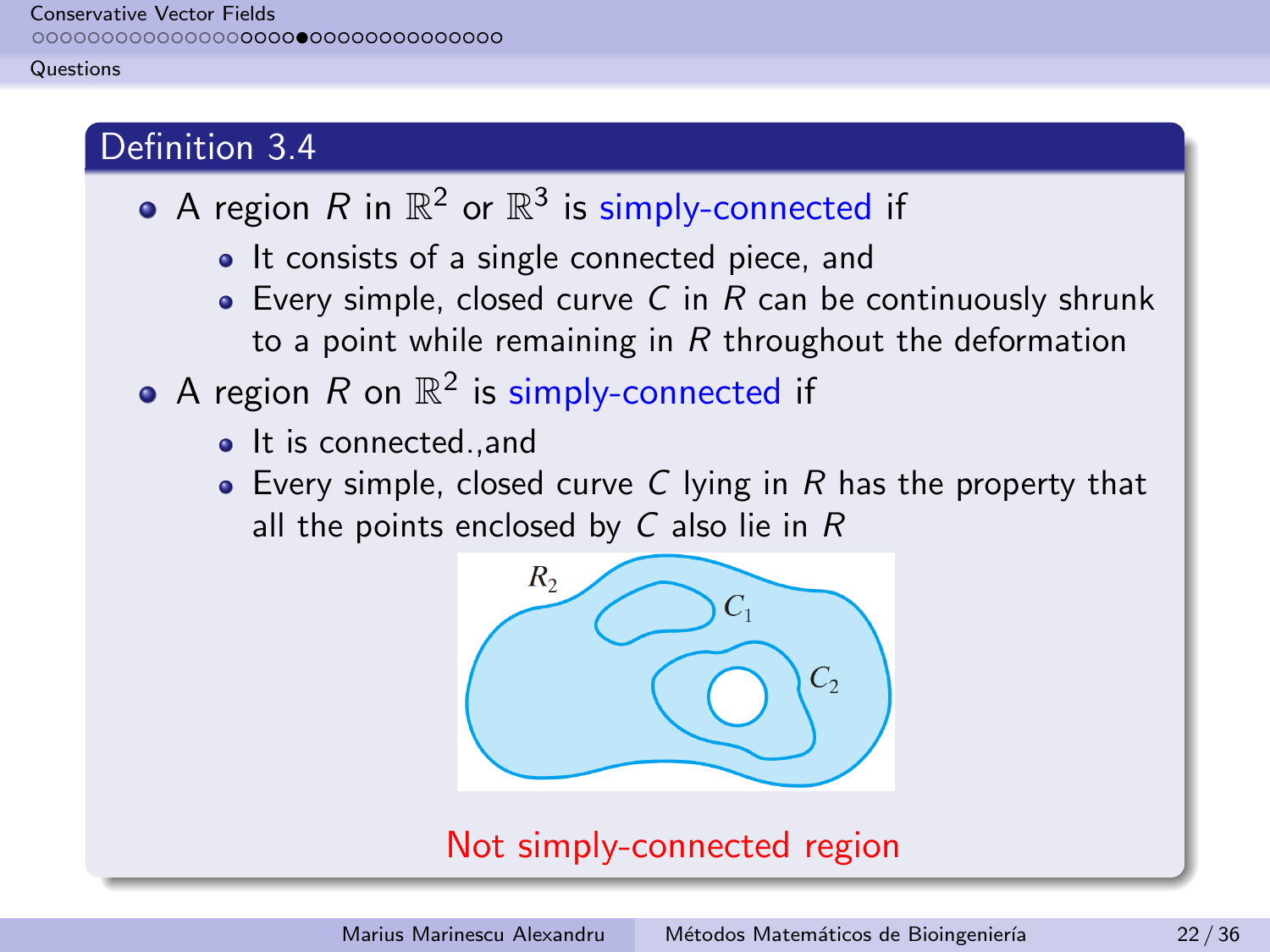#### **[Questions](#page-17-0)**

# Definition 3.4

- A region  $R$  in  $\mathbb{R}^2$  or  $\mathbb{R}^3$  is simply-connected if
	- It consists of a single connected piece, and
	- Every simple, closed curve C in R can be continuously shrunk to a point while remaining in  $R$  throughout the deformation

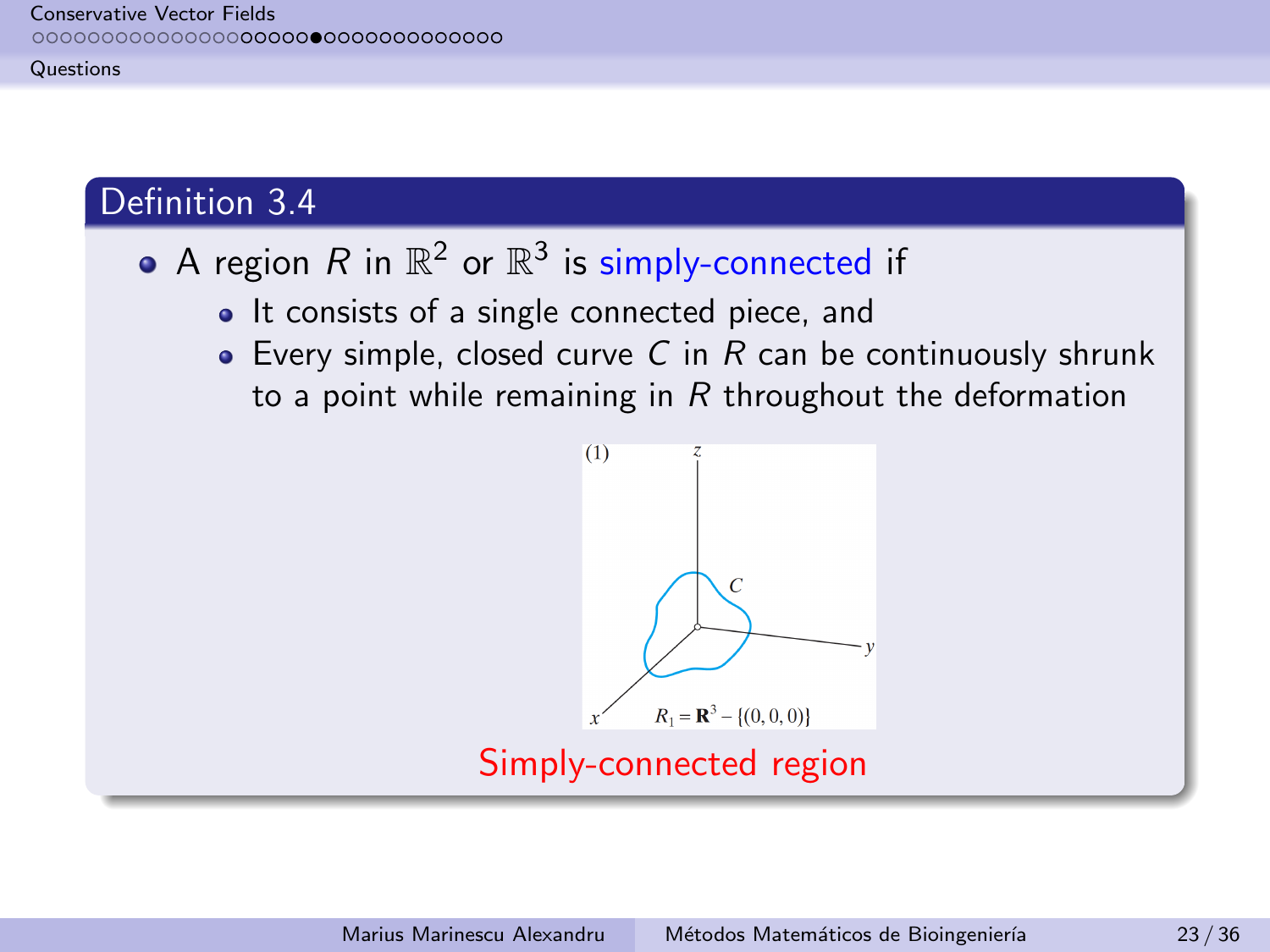#### **[Questions](#page-17-0)**

# Definition 3.4

# A region  $R$  in  $\mathbb{R}^2$  or  $\mathbb{R}^3$  is simply-connected if

- It consists of a single connected piece, and
- Every simple, closed curve C in R can be continuously shrunk to a point while remaining in R throughout the deformation



Not simply-connected region: The curve C cannot be shrunk continuously to a point without becoming "stuck" on the "missing" z-axis.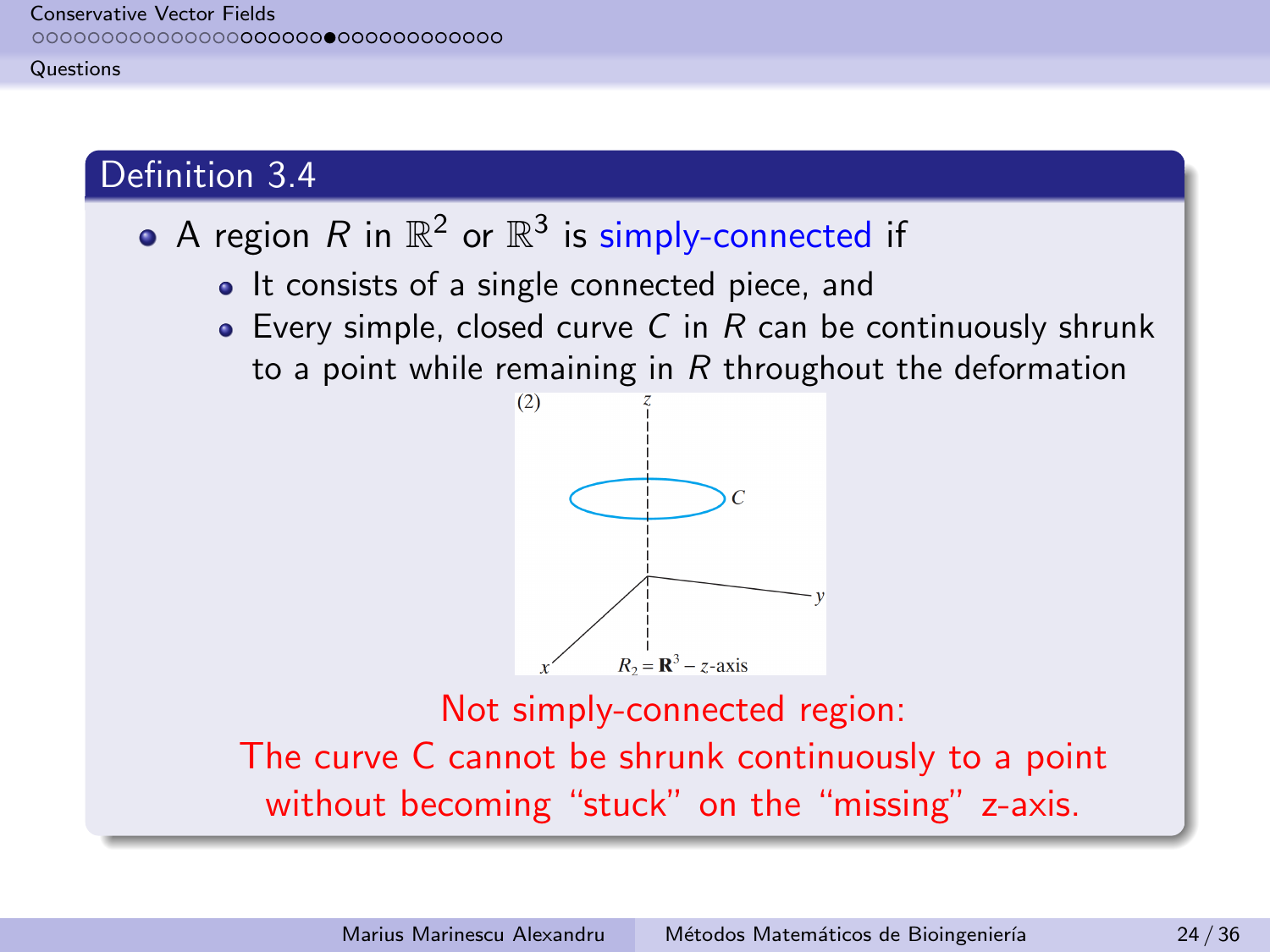**[Questions](#page-17-0)** 

## Theorem 3.5

- Let **F** be a vector field of class  $C^1$  whose domain is a simply-connected region  $R$  in either  $\mathbb{R}^2$  or  $\mathbb{R}^3$
- Then  $\mathbf{F} = \nabla f$  for some scalar-valued function  $f$  of class  $\mathcal{C}^2$  on R if and only if  $\nabla \times \mathbf{F} = \mathbf{0}$  at all points of R

## Remarks

- Theorem 3.5 provides a straightforward way to determine if a vector field F is conservative:
	- Check that the domain of  $F$  is simply-connected
	- Test if  $\nabla \times \mathbf{F} = \mathbf{0}$
	- $\bullet$  If the curl vanishes, it follows that **F** has path-independent line integrals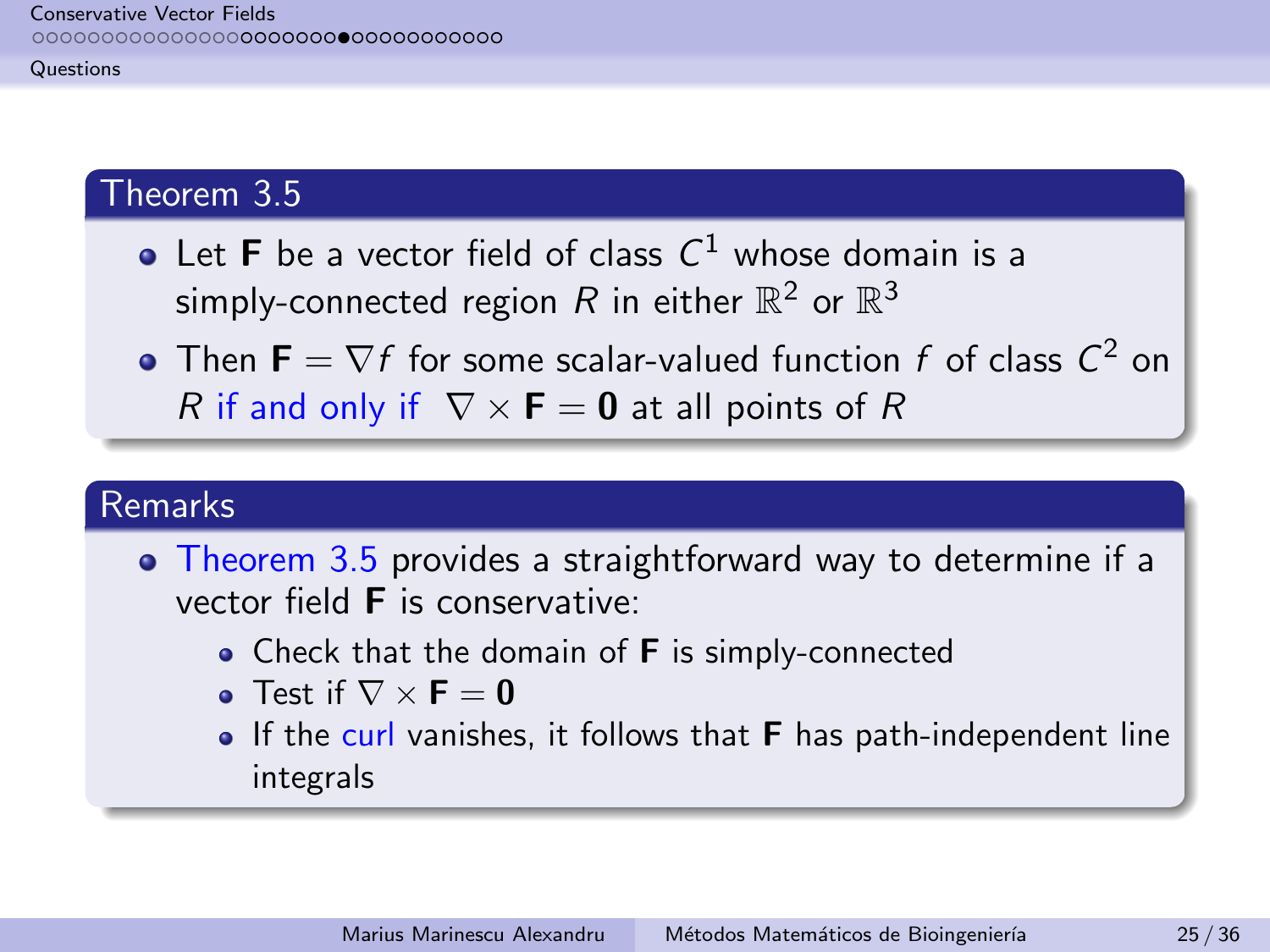#### **[Questions](#page-17-0)**

# Theorem 3.5

- Let **F** be a vector field of class  $C^1$  whose domain is a simply-connected region  $R$  in either  $\mathbb{R}^2$  or  $\mathbb{R}^3$
- Then  $\mathbf{F} = \nabla f$  for some scalar-valued function  $f$  of class  $\mathcal{C}^2$  on R if and only if  $\nabla \times \mathbf{F} = \mathbf{0}$  at all points of R

### Remarks

**• Consider a two-dimensional vector field** 

$$
\mathbf{F} = M(x, y)\mathbf{i} + N(x, y)\mathbf{j}
$$

**• The condition that the curl of F** vanishes means

$$
\nabla \times \mathbf{F} = \begin{vmatrix} \mathbf{i} & \mathbf{j} & \mathbf{k} \\ \frac{\partial}{\partial x} & \frac{\partial}{\partial y} & \frac{\partial}{\partial z} \\ M & N & 0 \end{vmatrix} = \left( \frac{\partial N}{\partial x} - \frac{\partial M}{\partial y} \right) \mathbf{k} = \mathbf{0} \iff \frac{\partial N}{\partial x} = \frac{\partial M}{\partial y}
$$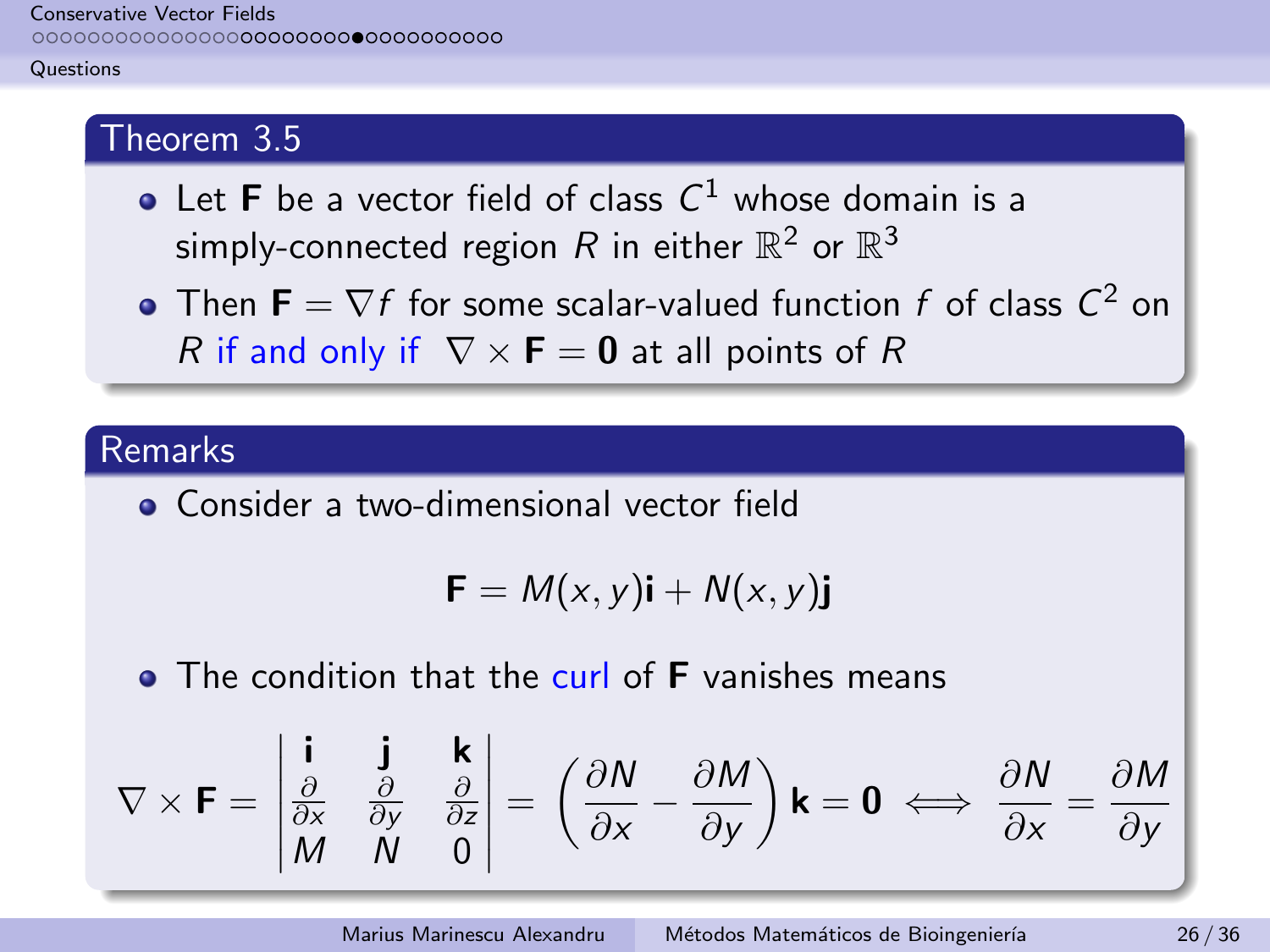#### **[Questions](#page-17-0)**

# Example 4

• Let 
$$
\mathbf{F} = x^2y\mathbf{i} - 2xy\mathbf{j}
$$

**o** Then

$$
\frac{\partial}{\partial x}(-2xy) = -2y
$$
  

$$
\frac{\partial}{\partial y}(x^2y) = x^2
$$

**o** Thus

$$
\frac{\partial}{\partial x}(-2xy) \neq \frac{\partial}{\partial y}(x^2y)
$$

• Since these partial derivatives are not equal, we conclude that F is not conservative, by Theorem 3.5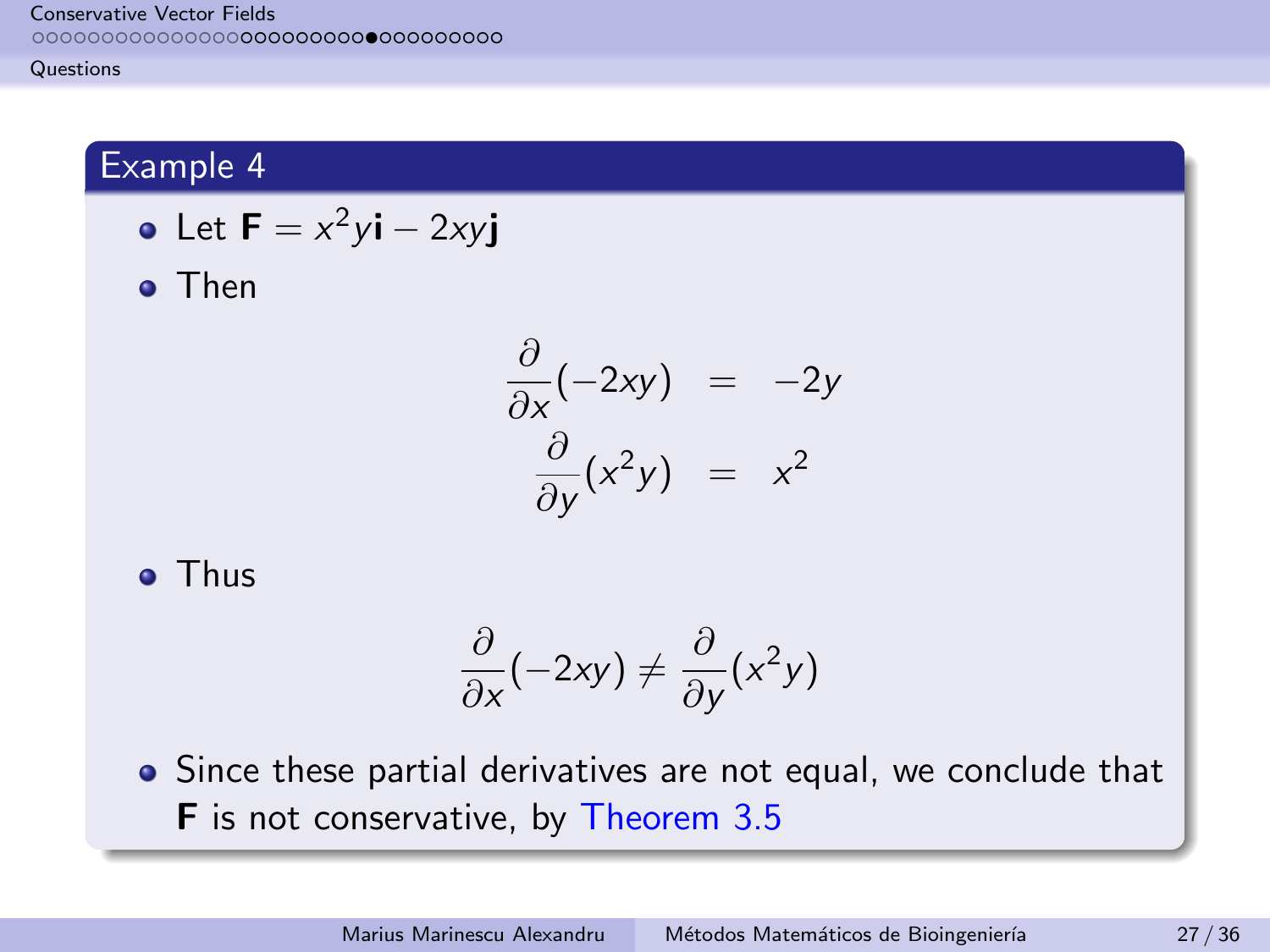#### **[Questions](#page-17-0)**

# Example 5

• Let 
$$
\mathbf{F} = (2xy + \cos 2y)\mathbf{i} + (x^2 - 2x \sin 2y)\mathbf{j}
$$

- This vector field **F** is defined and of class  $C^1$  on all of  $\mathbb{R}^2$
- $\mathbb{R}^2$  is a simply-connected region, and

$$
\frac{\partial}{\partial x}(x^2 - 2x\sin 2y) = 2x - 2\sin 2y = \frac{\partial}{\partial y}(2xy + \cos 2y)
$$

- We may conclude that **F** is conservative
- In addition, suppose C is the ellipse  $x^2/4 + y^2 = 1$
- C is a simple, closed curve
- Then by Theorems 3.2 and 3.3, we conclude, without any explicit calculation, that

$$
\oint_C \mathbf{F} \cdot d\mathbf{s} = 0
$$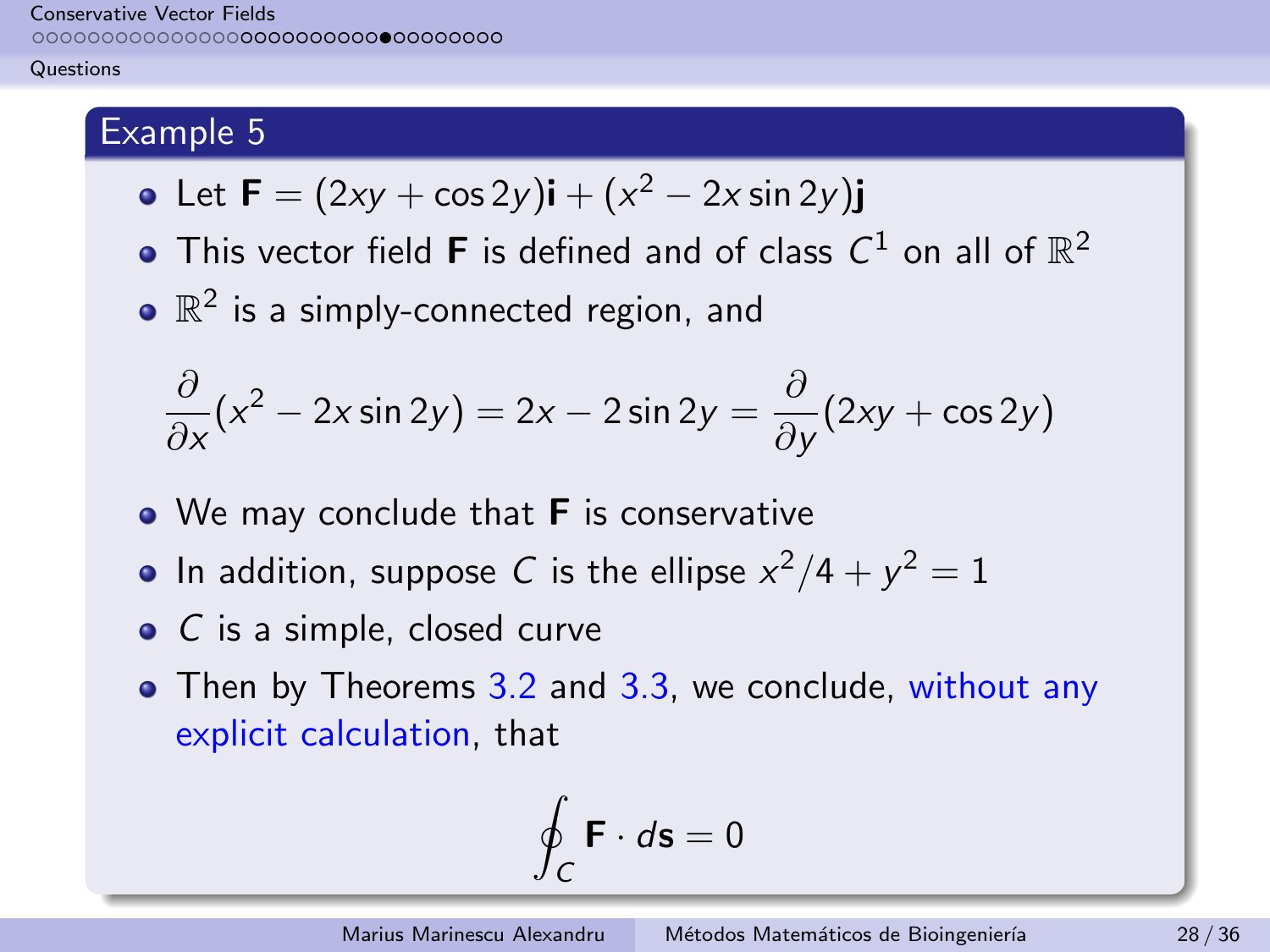#### **[Questions](#page-17-0)**

# Example 7

• Consider the vector field of Example 5

$$
\mathbf{F} = (2xy + \cos 2y)\mathbf{i} + (x^2 - 2x\sin 2y)\mathbf{j}
$$

- We have already seen that **F** is conservative
- To find a scalar potential for F, we seek a suitable function  $f(x, y)$  such that

$$
\nabla f(x, y) = \frac{\partial f}{\partial x} \mathbf{i} + \frac{\partial f}{\partial y} \mathbf{j} = \mathbf{F}
$$

• Components of the gradient of f must agree with those of  $F$ 

$$
\begin{cases} \frac{\partial f}{\partial x} = 2xy + \cos 2y\\ \frac{\partial f}{\partial y} = x^2 - 2x \sin 2y \end{cases}
$$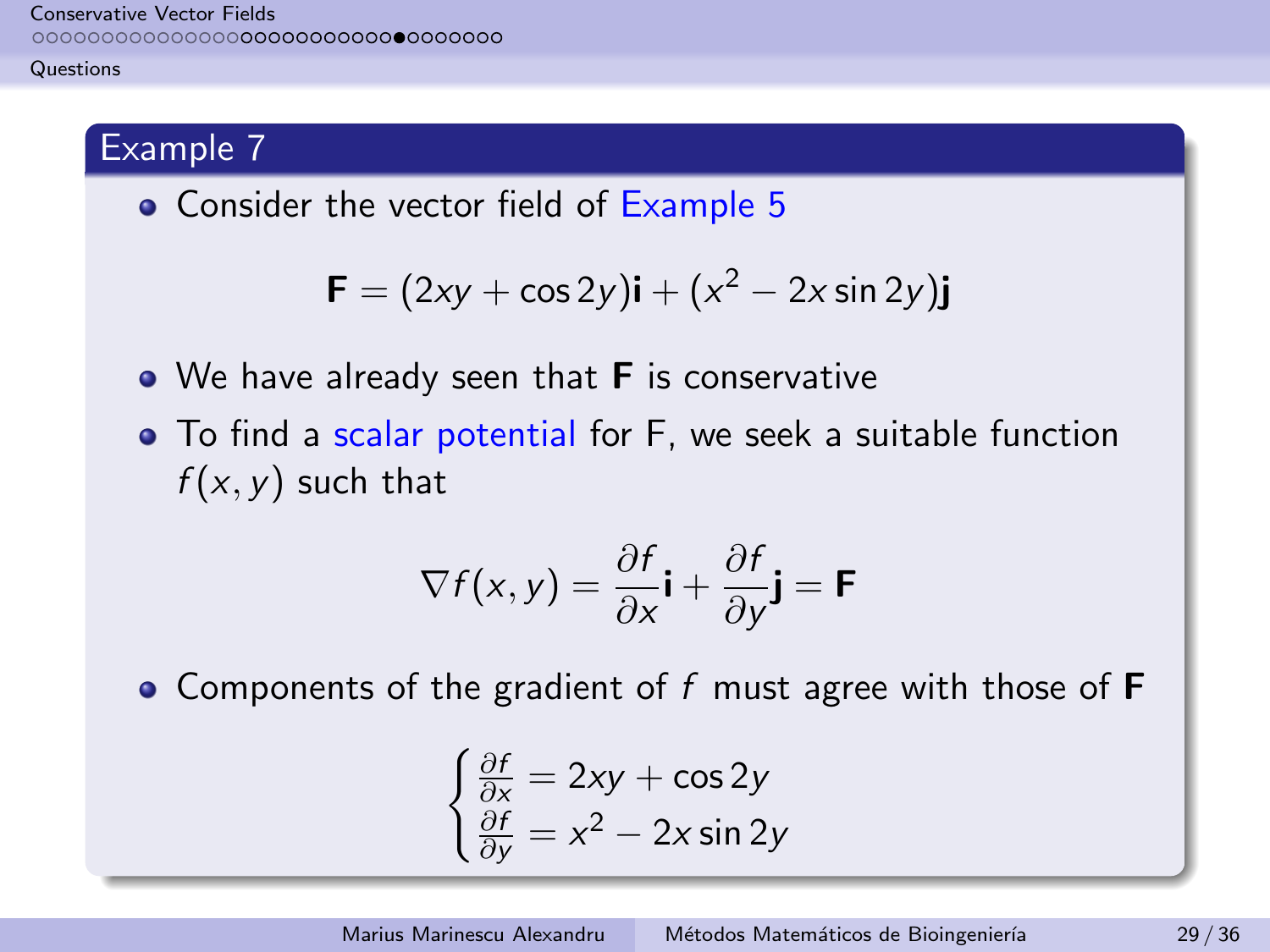#### **[Questions](#page-17-0)**

# Example 7

$$
\begin{cases} \frac{\partial f}{\partial x} = 2xy + \cos 2y\\ \frac{\partial f}{\partial y} = x^2 - 2x \sin 2y \end{cases}
$$

 $\bullet$  We may begin to recover f by integrating the first equation with respect to x

$$
f(x,y) = \int \frac{\partial f}{\partial x} dx = \int (2xy + \cos 2y) dx = x^2y + x \cos 2y + g(y)
$$

 $g(y)$  is an arbitrary function of y

The function  $g(y)$  plays the role of the arbitrary "constant of integration" in the indefinite integral

 $\bullet$  Differentiating this equation with respect to y yields

$$
\frac{\partial f}{\partial y} = x^2 - 2x \sin 2y + g'(y)
$$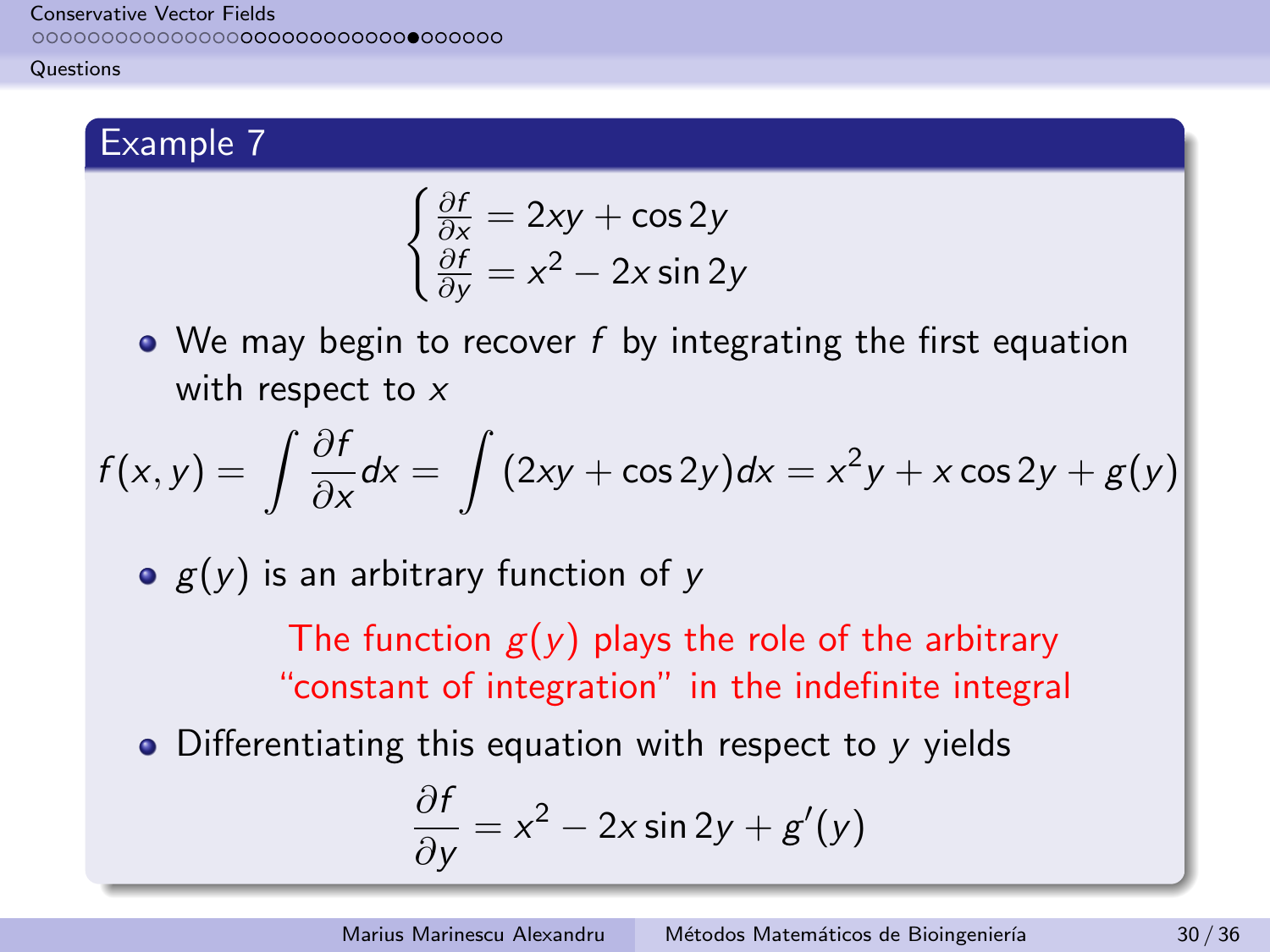#### **[Questions](#page-17-0)**

### Example 7

$$
\begin{cases} \frac{\partial f}{\partial x} = 2xy + \cos 2y \\ \frac{\partial f}{\partial y} = x^2 - 2x \sin 2y \end{cases}, \frac{\partial f}{\partial y} = x^2 - 2x \sin 2y + g'(y)
$$

If we compare both equations implying  $\frac{\partial f}{\partial y}$ , we see that

$$
g'(y)\equiv 0
$$

- $\bullet$  So  $g$  must be a constant function
- Therefore, the scalar potential must be of the form

$$
f(x, y) = x^2y + x\cos 2y + C
$$

where C is an arbitrary constant

• As a double-check, we can verify that  $\nabla f = \mathbf{F}$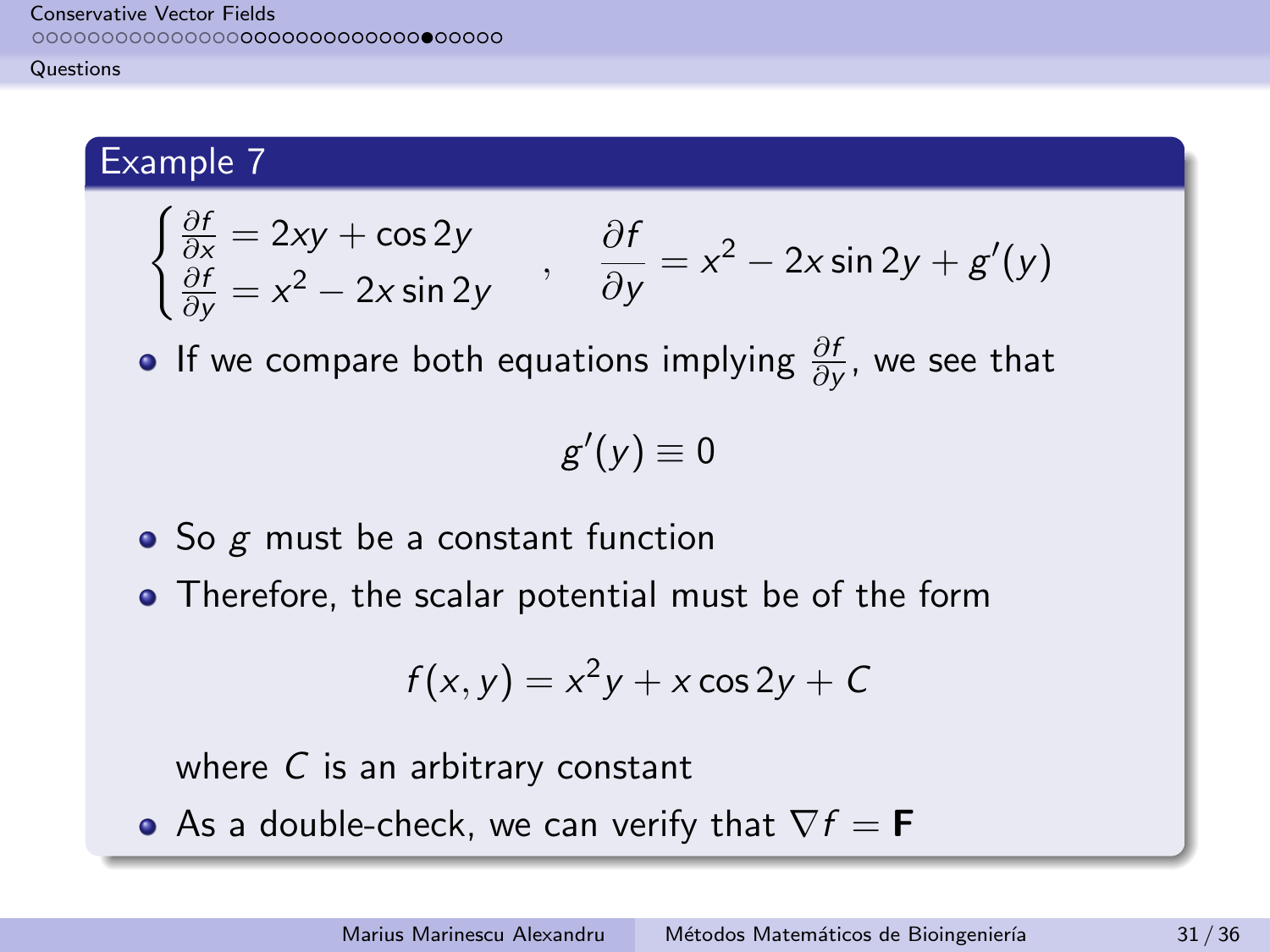#### **[Questions](#page-17-0)**

# Example 8

• Let 
$$
\mathbf{F} = (e^x \sin y - yz)\mathbf{i} + (e^x \cos y - xz)\mathbf{j} + (z - xy)\mathbf{k}
$$

- Note that **F** is of class  $C^1$  on all of  $\mathbb{R}^3$
- We calculate

$$
\nabla \times \mathbf{F} = \begin{vmatrix} \mathbf{i} & \mathbf{j} & \mathbf{k} \\ \frac{\partial}{\partial x} & \frac{\partial}{\partial y} & \frac{\partial}{\partial z} \\ e^{x} \sin y - yz & e^{x} \cos y - xz & z - xy \end{vmatrix}
$$
  
=  $\left( \frac{\partial}{\partial y} (z - xy) - \frac{\partial}{\partial z} (e^{x} \cos y - xz) \right) \mathbf{i}$   
+  $\left( \frac{\partial}{\partial z} (e^{x} \sin y - yz) - \frac{\partial}{\partial x} (z - xy) \right) \mathbf{j}$   
+  $\left( \frac{\partial}{\partial x} (e^{x} \cos y - xz) - \frac{\partial}{\partial y} (e^{x} \sin y - yz) \right) \mathbf{k} = \mathbf{0}$ 

• Therefore, by Theorem 3.5, F is conservative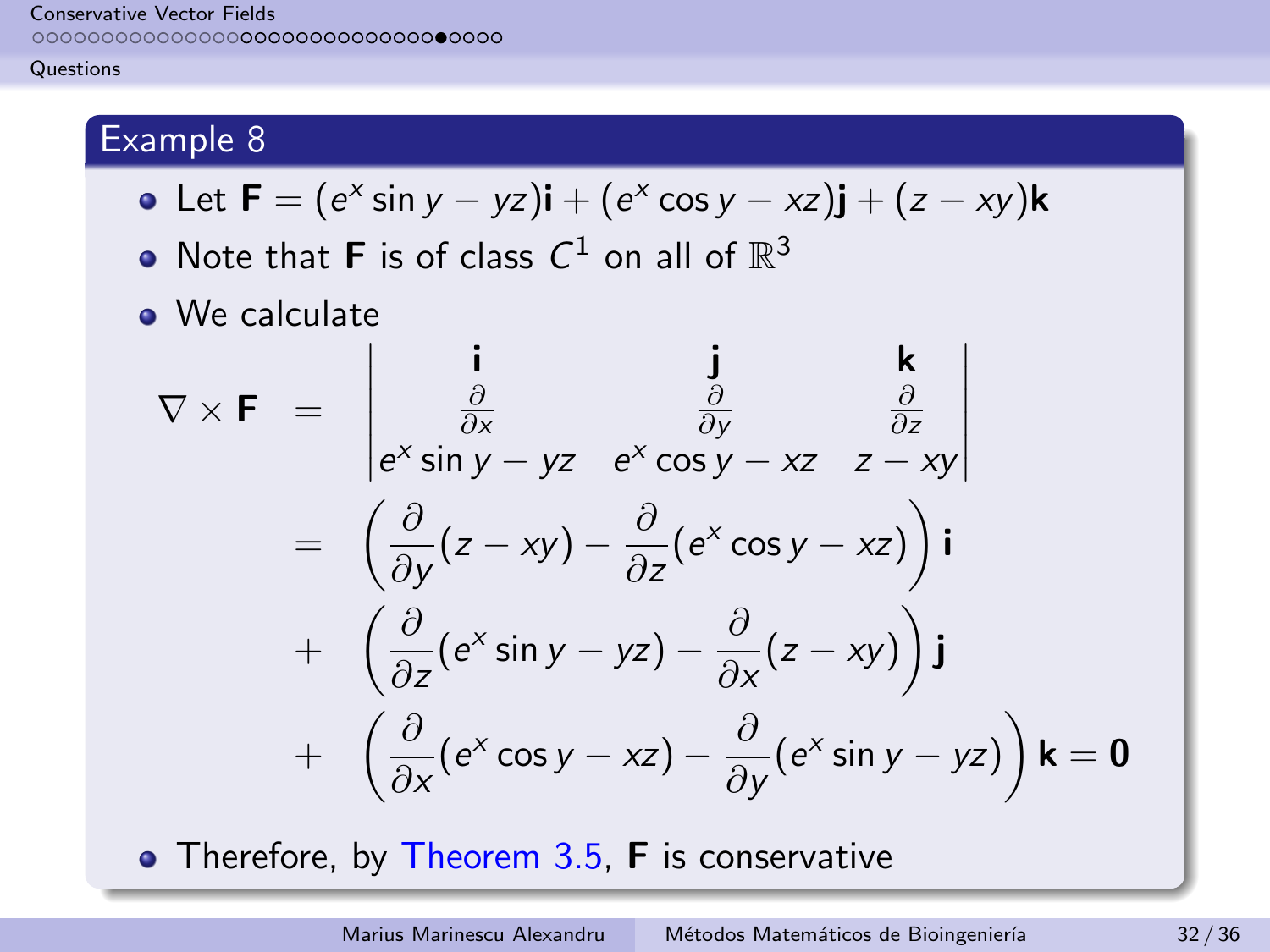#### **[Questions](#page-17-0)**

## Example 8

• Let 
$$
\mathbf{F} = (e^x \sin y - yz)\mathbf{i} + (e^x \cos y - xz)\mathbf{j} + (z - xy)\mathbf{k}
$$

• Any scalar potential  $f(x, y, z)$  for **F** must satisfy

$$
\begin{cases}\n\frac{\partial f}{\partial x} = e^x \sin y - yz \\
\frac{\partial f}{\partial y} = e^x \cos y - xz \\
\frac{\partial f}{\partial z} = z - xy\n\end{cases}
$$

• Integrating  $\partial f / \partial x$  with respect to x, we find that

$$
f(x, y, z) = \int \frac{\partial f}{\partial x} dx = \int (e^{x} \sin y - yz) dx = e^{x} \sin y - xyz + g(y, z)
$$
  
where  $g(y, z)$  may be any function of y and z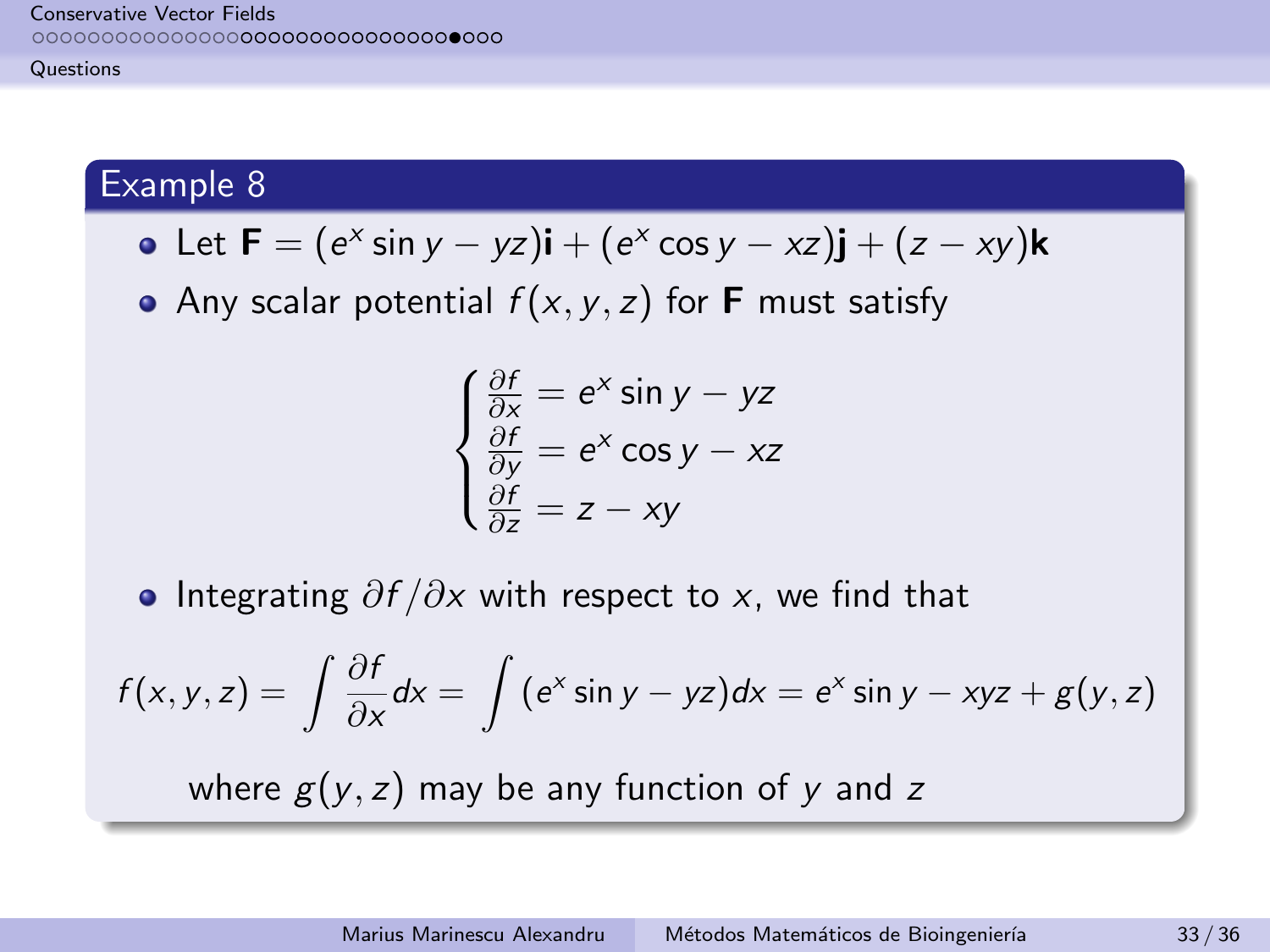#### **[Questions](#page-17-0)**

# Example 8

• Let 
$$
\mathbf{F} = (e^x \sin y - yz)\mathbf{i} + (e^x \cos y - xz)\mathbf{j} + (z - xy)\mathbf{k}
$$

• Any scalar potential  $f(x, y, z)$  for **F** must satisfy

$$
\begin{cases}\n\frac{\partial f}{\partial x} = e^x \sin y - yz \\
\frac{\partial f}{\partial y} = e^x \cos y - xz \\
\frac{\partial f}{\partial z} = z - xy\n\end{cases}, \quad f(x, y, z) = e^x \sin y - xyz + g(y, z)
$$

• Differentiating equation now with respect to y and comparing with ∂f /∂y

$$
\frac{\partial f}{\partial y} = e^x \cos y - xz + \frac{\partial g}{\partial y} = e^x \cos y - xz \Rightarrow \frac{\partial g}{\partial y} = 0
$$

• So g must be independent of y, that is,  $g(y, z) = h(z)$ , and

$$
f(x, y, z) = e^x \sin y - xyz + h(z)
$$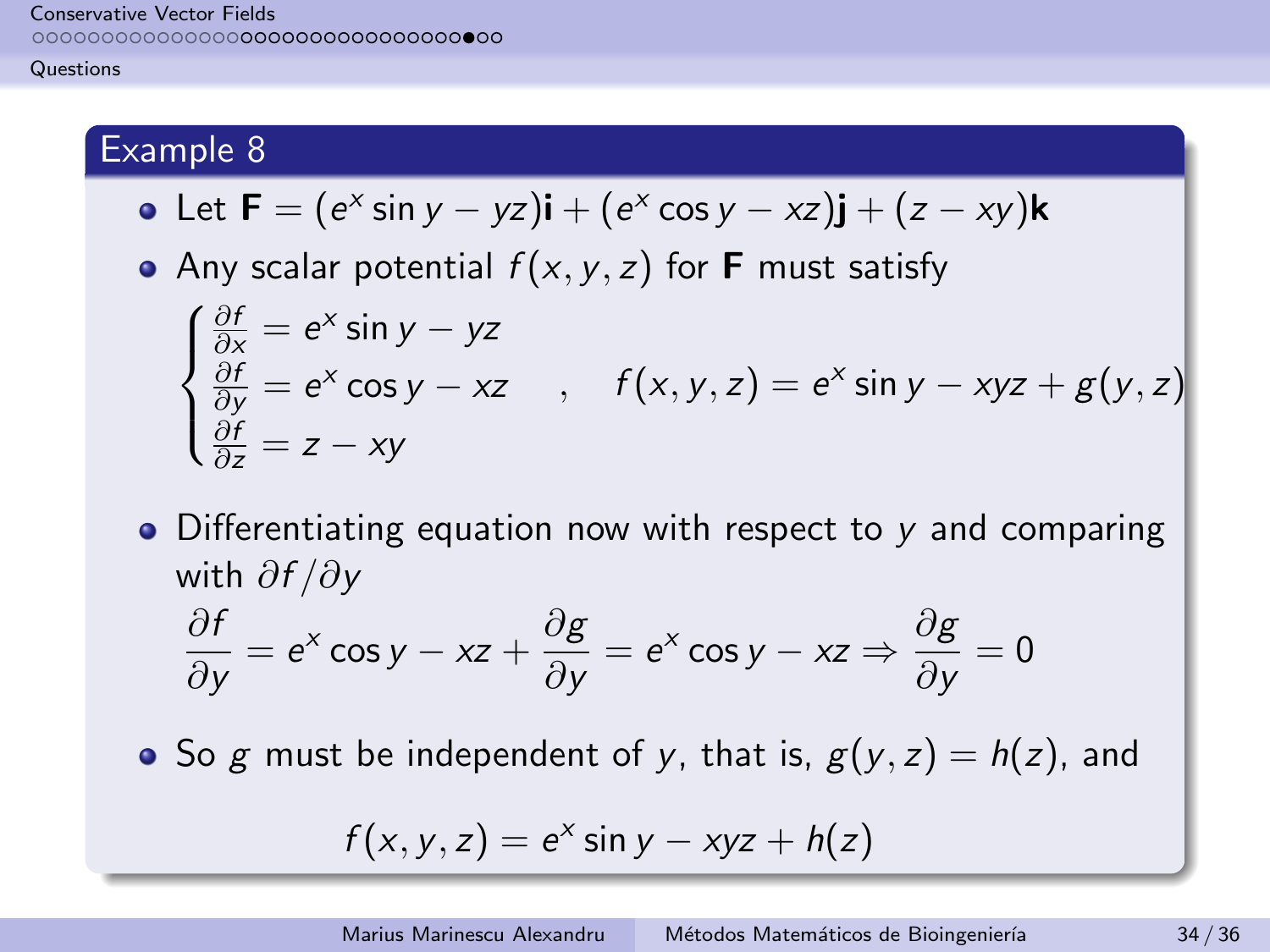#### **[Questions](#page-17-0)**

## Example 8

• Let 
$$
\mathbf{F} = (e^x \sin y - yz)\mathbf{i} + (e^x \cos y - xz)\mathbf{j} + (z - xy)\mathbf{k}
$$

• Any scalar potential  $f(x, y, z)$  for **F** must satisfy

$$
\begin{cases}\n\frac{\partial f}{\partial x} = e^x \sin y - yz \\
\frac{\partial f}{\partial y} = e^x \cos y - xz \\
\frac{\partial f}{\partial z} = z - xy\n\end{cases}, \quad f(x, y, z) = e^x \sin y - xyz + h(z)
$$

• Finally, we differentiate the equation with respect to z and compare with ∂f /∂z

$$
\frac{\partial f}{\partial z} = -xy + h'(z) = z - xy \Rightarrow h'(z) = z
$$

 $\bullet$  So

$$
h(z)=\frac{1}{2}z^2+C
$$

where  $C$  is an arbitrary constant